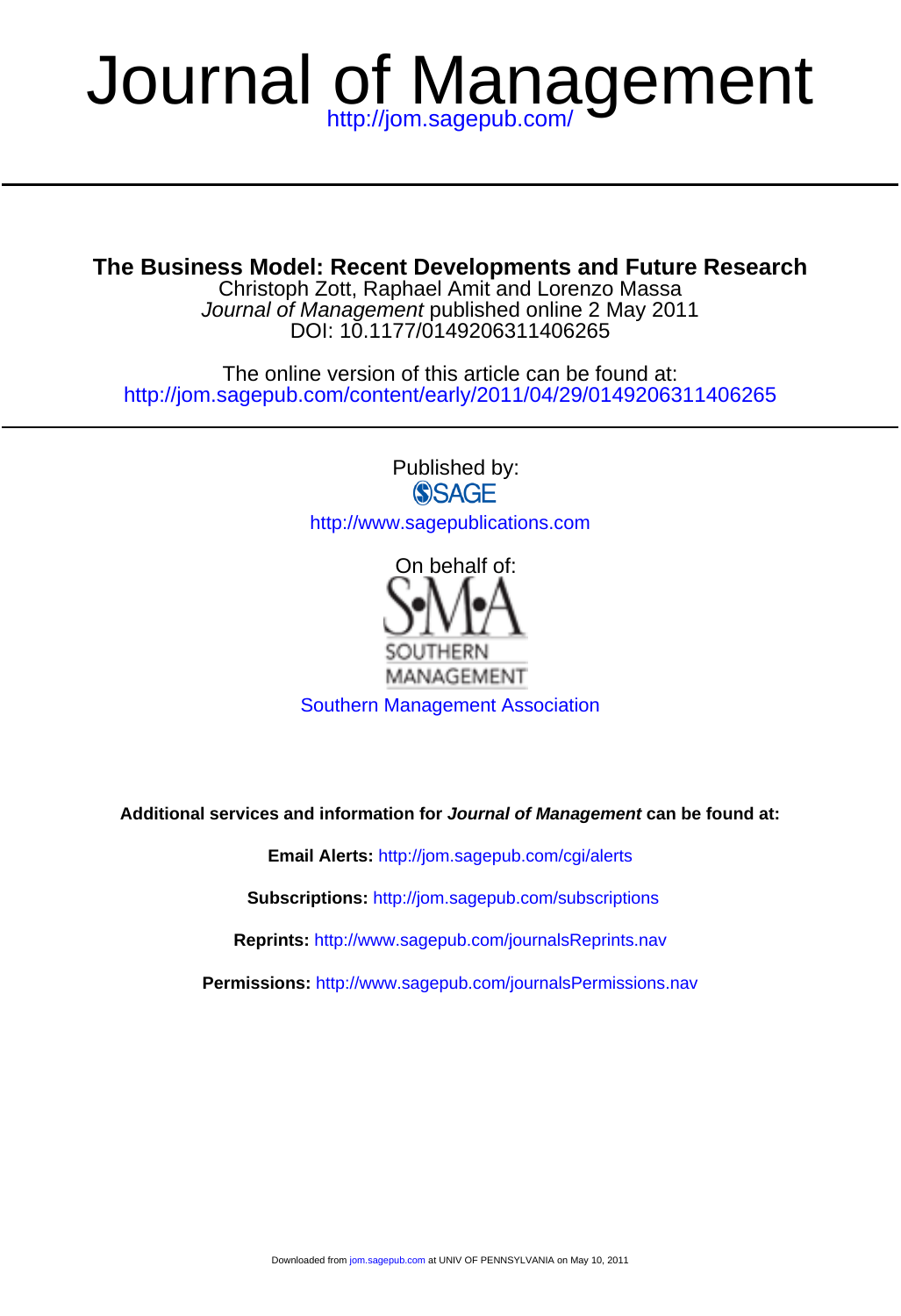Journal of Management Vol. XX No. X, Month XXXX xx-xx DOI: 10.1177/0149206311406265 © The Author(s) 2011 Reprints and permission: http://www. sagepub.com/journalsPermissions.nav

# The Business Model: Recent Developments and Future Research

Christoph Zott *IESE Business School* Raphael Amit *University of Pennsylvania* Lorenzo Massa *IESE Business School*

*This article provides a broad and multifaceted review of the received literature on business models in which the authors examine the business model concept through multiple subjectmatter lenses. The review reveals that scholars do not agree on what a business model is and that the literature is developing largely in silos, according to the phenomena of interest of the respective researchers. However, the authors also found emerging common themes among scholars of business models. Specifically, (1) the business model is emerging as a new unit of analysis; (2) business models emphasize a system-level, holistic approach to explaining how firms "do business"; (3) firm activities play an important role in the various conceptualizations of business models that have been proposed; and (4) business models seek to explain how value*  is created, not just how it is captured. These emerging themes could serve as catalysts for a more *unified study of business models.*

*Keywords: innovation; business model; value creation; value capture; strategy*

In recent years, the business model has been the focus of substantial attention from both academics and practitioners. Since 1995, there have been at least 1,177 articles published in

*Email: czott@iese.edu*

*Acknowledgments: We gratefully acknowledge the very helpful comments and suggestions of the editor and of two anonymous reviewers on earlier drafts of this article. Chris Zott and Lorenzo Massa acknowledge the support of IESE in sponsoring this research. Raffi Amit is grateful to the Wharton eBusiness Initiative and to the Robert B. Goergen Chair for financial support of this research.*

*Corresponding author: Christoph Zott, IESE Business School, Av. Pearson 21, 08034 Barcelona, Spain*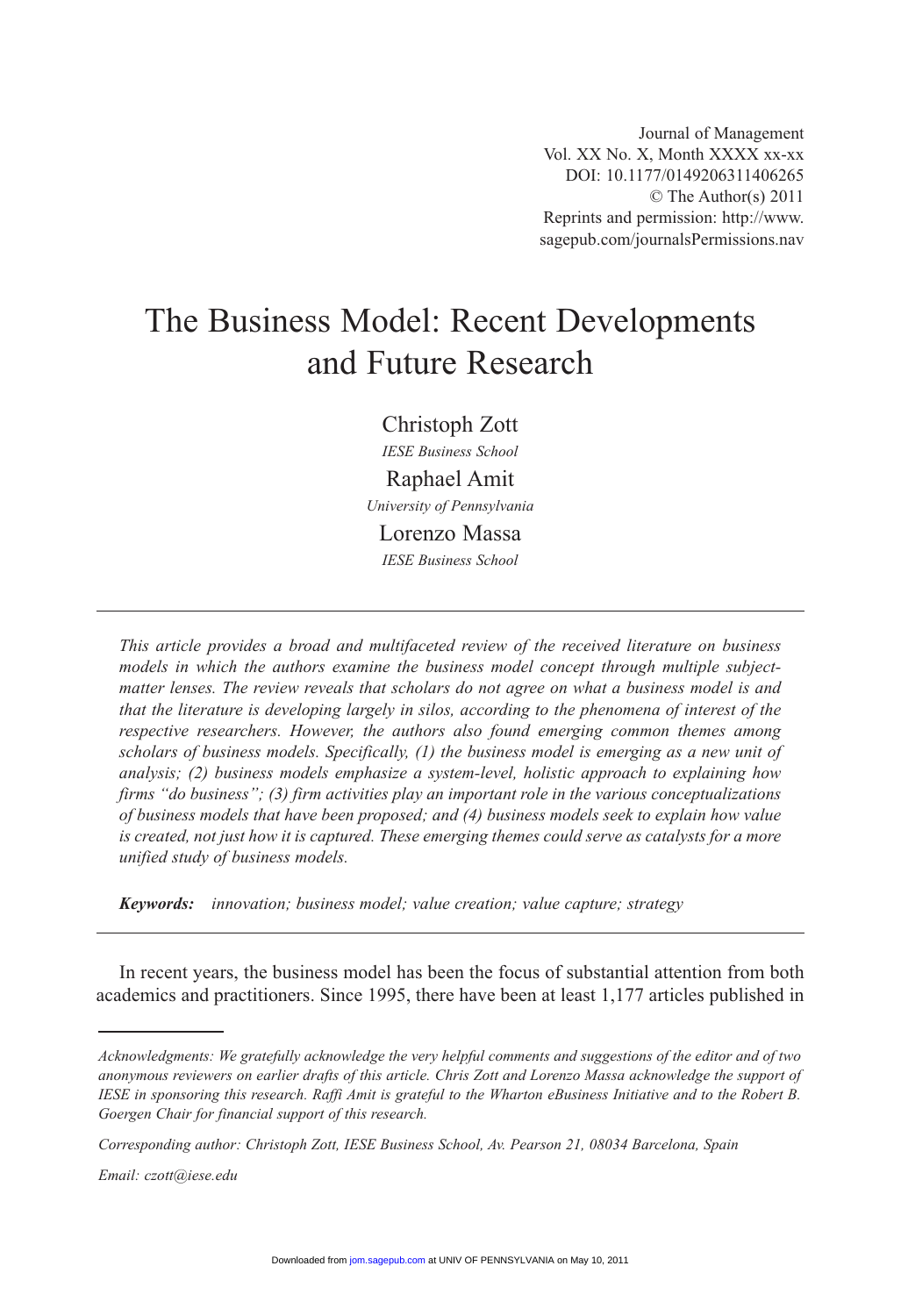#### 2 Journal of Management / Month XXXX

peer-reviewed academic journals in which the notion of a business model is addressed. The business model also has been the subject of a growing number of practitioner-oriented studies. While there has been an explosion in the number of articles published, and an abundance of conference sessions and panels on the subject of business models, it appears that researchers (and practitioners) have yet to develop a common and widely accepted language that would allow researchers who examine the business model construct through different lenses to draw effectively on the work of others.

In this comprehensive review of the academic literature, we have attempted to explore the origin of the business model concept and to examine it through multiple disciplinary and subject-matter lenses. This broad and multifaceted review revealed several insights, including the following:

- Despite the overall surge in the literature on business models, scholars do not agree on what a business model is. We observe that researchers frequently adopt idiosyncratic definitions that fit the purposes of their studies but that are difficult to reconcile with each other. As a result, cumulative progress is hampered.
- The literature is developing largely in silos, according to the phenomena of interest to the respective researchers. The main interest areas identified are (1) e-business and the use of information technology in organizations; (2) strategic issues, such as value creation, competitive advantage, and firm performance; and (3) innovation and technology management.
- Despite conceptual differences among researchers in different silos (and within the same silo), there are some emerging themes. Notably, (1) there is widespread acknowledgement—implicit and explicit—that the business model is a new unit of analysis that is distinct from the product, firm, industry, or network; it is centered on a focal firm, but its boundaries are wider than those of the firm; (2) business models emphasize a system-level, holistic approach to explaining how firms "do business"; (3) the activities of a focal firm and its partners play an important role in the various conceptualizations of business models that have been proposed; and (4) business models seek to explain both value creation and value capture. These emerging themes could serve as important catalysts for a more unified study of business models.

Our intended contributions in this article are twofold: first, to provide the most comprehensive and up-to-date literature review on business models, as well as to document carefully the discrepancies and dissonances in that literature, and second, to structure the literature along its main fault lines and begin to bridge the seemingly wide gaps between the various approaches. This should facilitate future cumulative research on the topic.

The review is structured as follows: We begin by briefly reviewing the emergence of the business model concept. Next, we proceed to the Method section, where we discuss the way this review has been carried out. We then review the business model literature by examining it through multiple lenses.

# **Method**

To conduct this study, we followed a multistep process. First, we searched for articles published in leading academic and practitioner-oriented management journals during the period January 1975 to December 2009. Our initial list of academic journals included the *Academy of Management Journal* (*AMJ*), *Academy of Management Review* (*AMR*), *Administrative Science*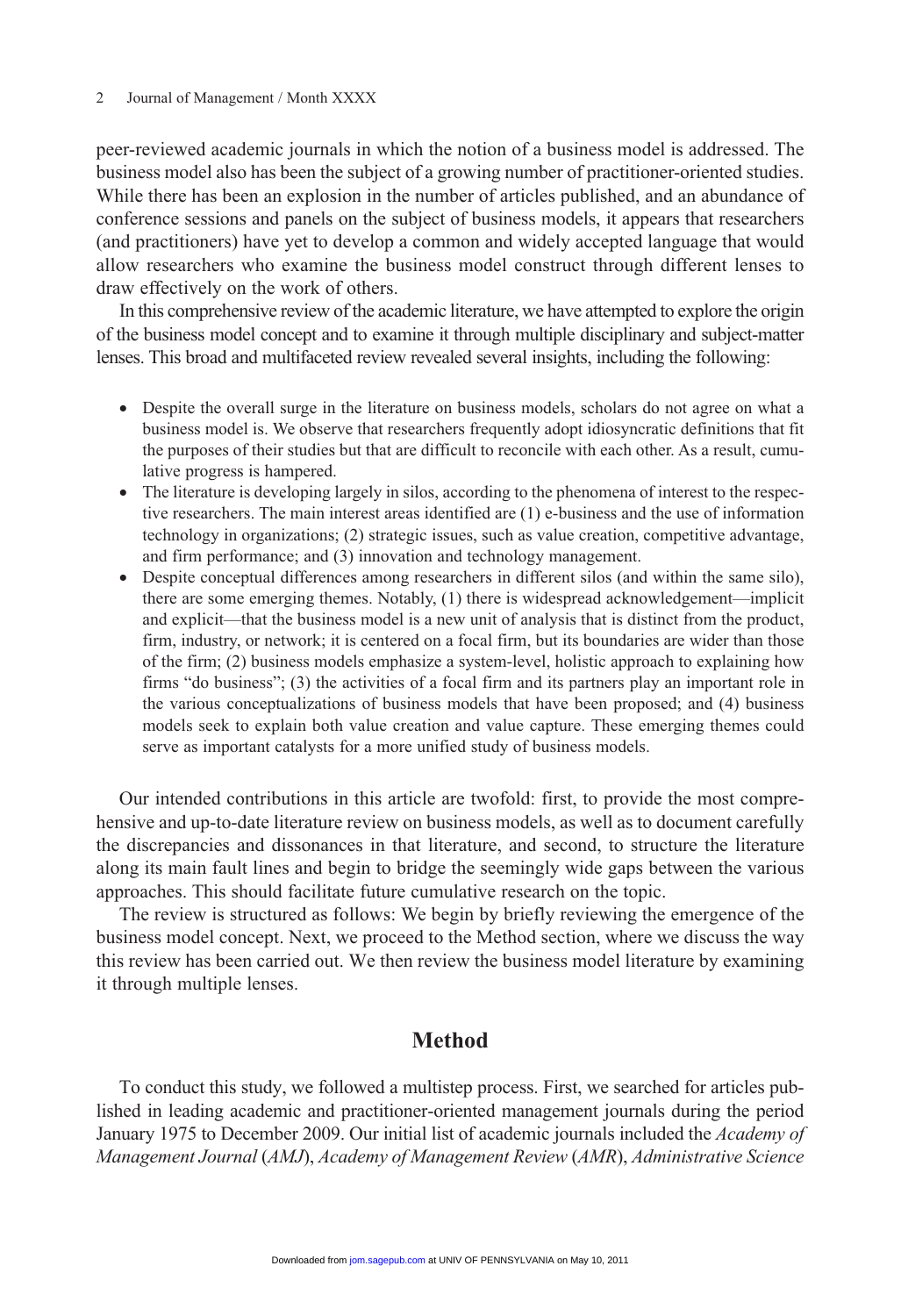*Quarterly* (*ASQ*), *Journal of Management* (*JOM*), *Journal of Management Studies* (*JMS*), *Management Science* (*MS*), *MIS Quarterly, Organization Science* (*OS*), and *Strategic Management Journal* (*SMJ*). To these we added three of the leading practitioner-oriented journals, namely, the *California Management Review* (*CMR*), *Harvard Business Review* (*HBR*), and *MIT Sloan Management Review* (*MSM*). Focusing on articles that contain the term *business model* in the title or keywords, our initial search revealed 70 articles on business models of which 10 had been published in academic journals and 60 had appeared in *CMR, HBR,* and *MSM*.

This relatively small set of articles (especially those published in academic outlets) led us to extend our search, using the EBSCO Business Source Complete database as a starting point (see Certo, Holcomb, & Holmes, 2009; Laplume, Sonpar, & Litz, 2008). This database includes more than 1,300 business journals and represents one of the most complete sources on business studies. We searched the database for academic articles published from January 1975 to December 2009 containing the term *business model* in the title, abstract, or keywords. As a result of this process, we obtained 1,202 articles, which we added to our initial sample of 70 articles. As 19 of the newly added articles were already present in the initial sample, our overall sample contained 1,253 articles.

An initial cursory analysis of these articles, performed by reading article titles, journal names, abstracts, and introductions, revealed that not all the articles identified by our search would be useful for the purpose of writing this review. Many of these articles were case studies, summaries of articles published elsewhere, or studies in which the business model is not really the subject of the analysis.

To identify relevant articles, we adopted the following three additional criteria for our literature review on business models. First, to be included in our review, an article must deal with the business model concept in a nontrivial and nonmarginal way. Second, an article also must refer to the business model as a concept related to business firms (as opposed to, e.g., economic cycles). Finally, the journal in which the article appeared must be ranked in the ISI Web of Knowledge. As a result, we eliminated 1,120 articles that did not fit these criteria, which left us with a sample of 133 articles.

Through reading these 133 articles in depth, we became aware of further works on business models (in particular, books) that appeared relevant and that we therefore decided to include in our review. We also found working papers that our database research had failed to reveal, some of which were subsequently published and are included in the Reference section, which lists their updated publication status. Moreover, our careful reading of these articles also allowed us to exclude studies in which the business model was treated in a rather marginal or trivial way. Our final sample, therefore, included 103 publications.

Moreover, as we highlight below in the Discussion section, our analysis of these publications suggested some common themes, such as (1) the business model as a new unit of analysis, (2) a holistic perspective on how firms do business, (3) an emphasis on activities, and (4) an acknowledgement of the importance of value creation. These themes led us to review adjacent literatures that might be relevant for the study of business models but do not directly refer to the concept—namely, the literatures on new organizational forms, ecosystems, activity systems, and value chains and value networks. Drawing on these literatures could help put future research on business models on a more solid conceptual footing. Given the space and scope considerations for this article, however, we present our brief reviews of these adjacent literatures in an appendix that is available upon request from the authors.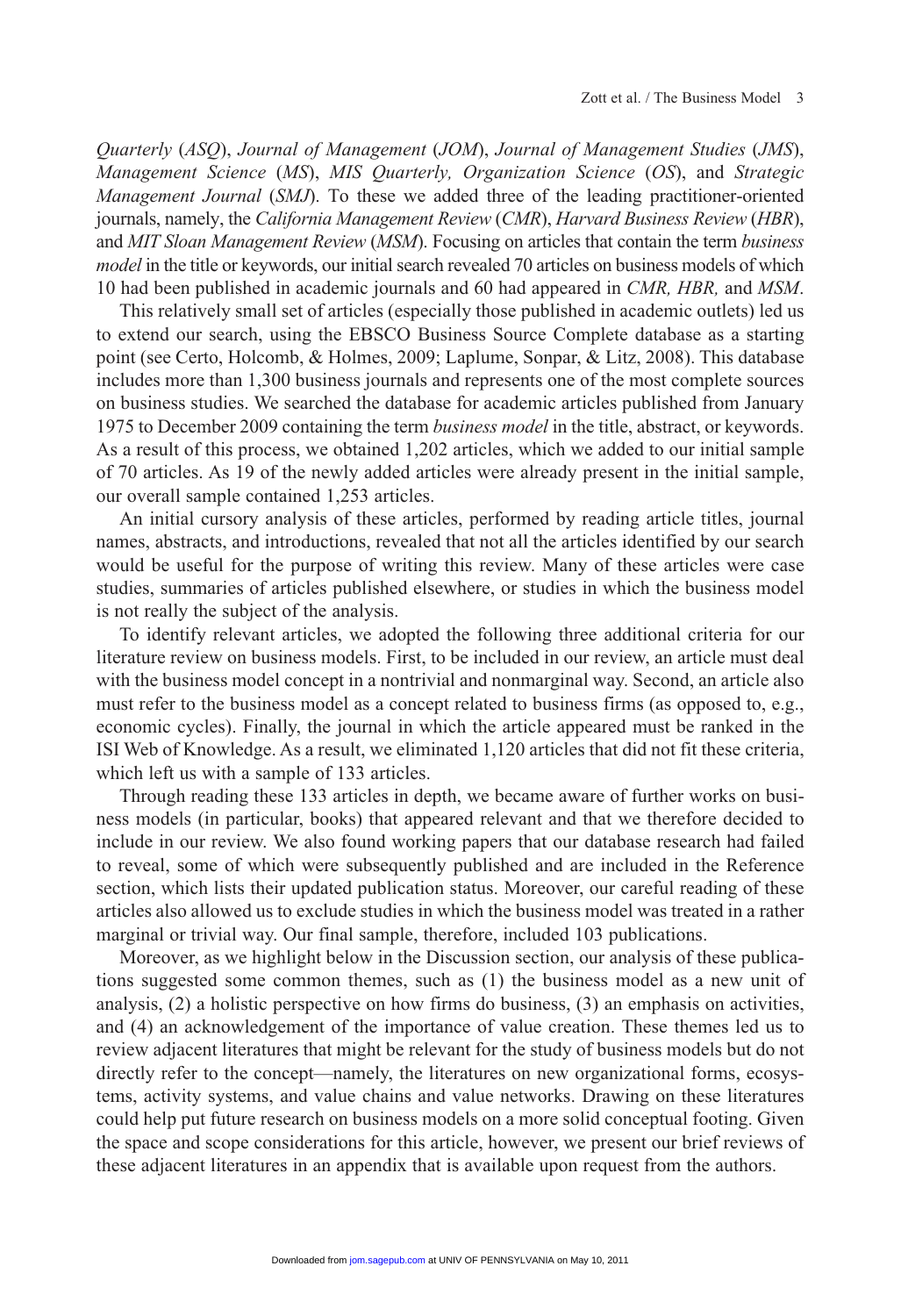#### 4 Journal of Management / Month XXXX

# **Business Model Literature**

#### *Emergence of the Business Model Concept and Definitions*

*Emergence of the business model concept*. Although business models have been integral to trading and economic behavior since pre-classical times (Teece, 2010), the business model concept became prevalent with the advent of the Internet in the mid-1990s, and it has been gathering momentum since then. From that time on, ideas revolving around the concept have resonated with scholars and business practitioners, as documented by the number of publications, including articles, books, and book chapters in the business press and scientific journals. In a frame analysis of the use of the term *business model* in public talk, Ghaziani and Ventresca (2005) searched for the use of the term in general management articles from 1975 to 2000. Their search, conducted using the ABI/INFORM database, returned 1,729 publications that contained the term *business model*. Of these, only 166 were published in the period 1975-1994; the remaining (1,563) belonged to the period 1995-2000, revealing a dramatic increase in the incidence of the term.

We performed a similar search using the EBSCOhost database, distinguishing between academic and journalistic outlets and extending the analysis to 2009. We found that up to December 2009, the term *business model* had been included in 1,202 articles in academic journals. Nonacademic articles followed a similar trend. From 1975 to December 2009, the term had been mentioned in 8,062 documents. As Figure 1 suggests, interest in the concept virtually exploded in the 15-year period between 1995 and 2010, which is consistent with Ghaziani and Ventresca's (2005) findings. Figure 1 also indicates that academic research on business models seems to lag behind practice.

Some scholars surmise that the emergence of the business model concept, and the extensive use of the concept since the mid-1990s, may have been driven by the advent of the Internet (e.g., Amit & Zott, 2001), rapid growth in emerging markets and interest in "bottomof-the-pyramid" issues (Prahalad & Hart, 2002; Seelos & Mair, 2007; Thompson & MacMillan, 2010), and the expanding industries and organizations dependent on postindustrial technologies (Perkmann & Spicer, 2010).

*Business model definitions*. At a general level, the business model has been referred to as a *statement* (Stewart & Zhao, 2000), a *description* (Applegate, 2000; Weill & Vitale, 2001), a *representation* (Morris, Schindehutte, & Allen, 2005; Shafer, Smith, & Linder, 2005), an *architecture* (Dubosson-Torbay, Osterwalder, & Pigneur, 2002; Timmers, 1998), a *conceptual tool or model* (George & Bock, 2009; Osterwalder, 2004; Osterwalder, Pigneur, & Tucci, 2005), a *structural template* (Amit & Zott, 2001), a *method* (Afuah & Tucci, 2001), a *framework* (Afuah, 2004), a *pattern* (Brousseau & Penard, 2006), and a *set* (Seelos & Mair, 2007). Surprisingly, however, the business model is often studied without an explicit definition of the concept. Of the 103 business model publications reviewed, more than one third (37%) do not define the concept at all, taking its meaning more or less for granted. Fewer than half (44%) explicitly define or conceptualize the business model, for example, by enumerating its main components. The remaining publications (19%) refer to the work of other scholars in defining the concept. Moreover, existing definitions only partially overlap, giving rise to a multitude of possible interpretations.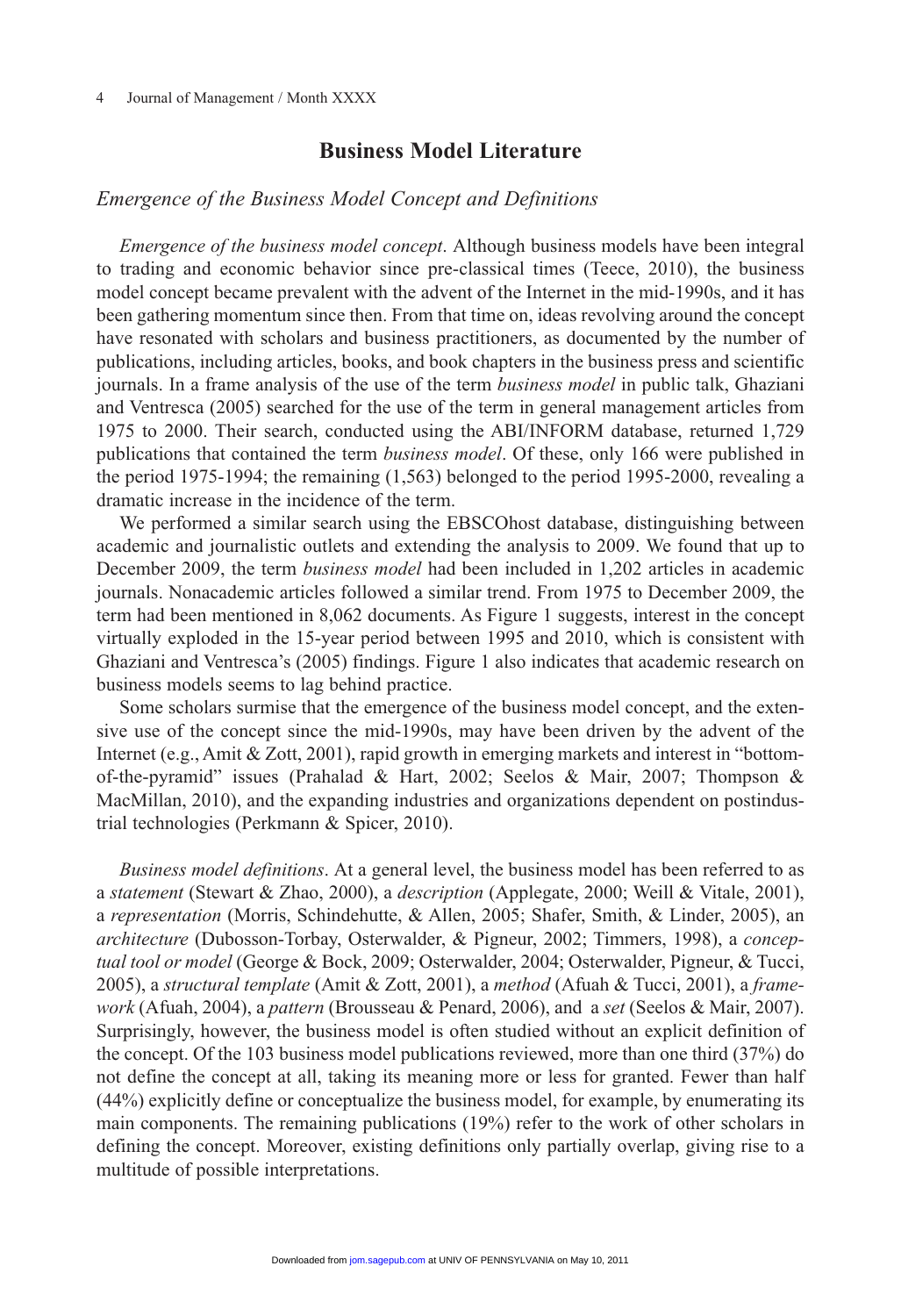

**Figure 1 Business Model Articles in the Business/Management Field**

*Source:* Business Source Complete, EBSCOhost database, January 1975–December 2009.

This lack of definitional clarity represents a potential source of confusion, promoting dispersion rather than convergence of perspectives and obstructing cumulative research progress on business models. Table 1 summarizes some of the most prevalent definitions suggested for the business model and shows which articles have adopted these definitions.

Our review further revealed that the business model has been employed mainly in trying to address or explain three phenomena: (1) e-business and the use of information technology in organizations; (2) strategic issues, such as value creation, competitive advantage, and firm performance; and (3) innovation and technology management. Although we do not wish to claim mutual exclusivity among these categories, we believe that they allow us to broadly classify the business model literature. Therefore, we use them as organizing principles for this review.

#### *Business Models for e-Business*

The research stream that, to date, has devoted the greatest attention to business models concerns e-business. The term *e-business* means "doing business electronically." It encompasses e-commerce, e-markets, and Internet-based business and refers to firms that conduct

*Note:* This area graph shows trends in the number of business model articles. PnAJ = articles published in nonacademic journals; PAJ = articles published in academic journals.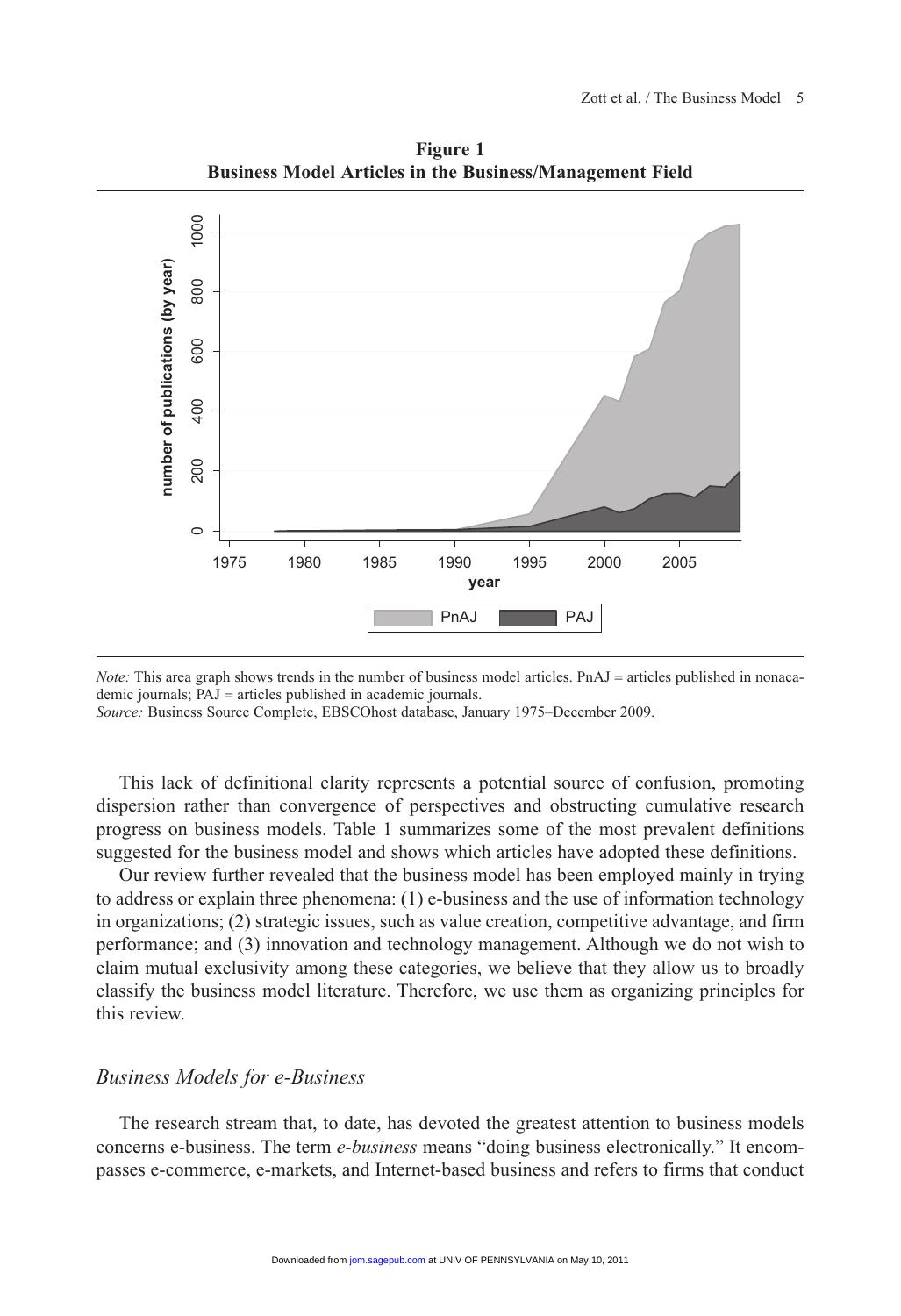| Author(s), Year                                     | Definition                                                                                                                                                                                                                                                                                                                                                                                                                                                              | Papers Citing the<br>Definition                                                                                                                                               |
|-----------------------------------------------------|-------------------------------------------------------------------------------------------------------------------------------------------------------------------------------------------------------------------------------------------------------------------------------------------------------------------------------------------------------------------------------------------------------------------------------------------------------------------------|-------------------------------------------------------------------------------------------------------------------------------------------------------------------------------|
| Timmers, 1998                                       | The business model is "an architecture of the product,<br>service and information flows, including a description<br>of the various business actors and their roles; a<br>description of the potential benefits for the various<br>business actors; a description of the sources of<br>revenues" (p. 2).                                                                                                                                                                 | Hedman & Kalling, 2003                                                                                                                                                        |
| Amit & Zott, 2001;<br>Zott & Amit, 2010             | The business model depicts "the content, structure, and<br>governance of transactions designed so as to create<br>value through the exploitation of business<br>opportunities" (2001: 511). Based on the fact that<br>transactions connect activities, the authors further<br>evolved this definition to conceptualize a firm's<br>business model as "a system of interdependent<br>activities that transcends the focal firm and spans its<br>boundaries" (2010: 216). | Hedman & Kalling, 2003;<br>Morris, Schindehutte, &<br>Allen, 2005; Zott &<br>Amit, 2007, 2008;<br>Santos, Spector, & Van<br>Der Heyden, 2009; Bock,<br>Opsahl, & George, 2010 |
| Chesbrough $&$<br>Rosenbloom, 2002                  | The business model is "the heuristic logic that connects<br>technical potential with the realization of economic<br>value" (p. 529).                                                                                                                                                                                                                                                                                                                                    | Chesbrough, Ahern, Finn,<br>& Guerraz, 2006;<br>Chesbrough, 2007a,<br>2007b; Teece, 2007,<br>2010                                                                             |
| Magretta, 2002                                      | Business models are "stories that explain how<br>enterprises work. A good business model answers<br>Peter Drucker's age old questions: Who is the<br>customer? And what does the customer value? It also<br>answers the fundamental questions every manager<br>must ask: How do we make money in this business?<br>What is the underlying economic logic that explains<br>how we can deliver value to customers at an<br>appropriate cost?" (p. 4).                     | Seddon, Lewis, Freeman,<br>& Shanks, 2004; Ojala &<br>Tyrväinene, 2006; Demil<br>& Lecocq, 2010                                                                               |
| Morris et al., 2005                                 | A business model is a "concise representation of how<br>an interrelated set of decision variables in the areas of<br>venture strategy, architecture, and economics are<br>addressed to create sustainable competitive advantage<br>in defined markets" (p. 727). It has six fundamental<br>components: Value proposition, customer, internal<br>processes/competencies, external positioning,<br>economic model, and personal/investor factors.                         | Calia, Guerrini, & Moura,<br>2007                                                                                                                                             |
| Johnson, Christensen,<br>& Kagermann, 2008          | Business models "consist of four interlocking elements,<br>that, taken together, create and deliver value" (p. 52).<br>These are customer value proposition, profit formula,<br>key resources, and key processes.                                                                                                                                                                                                                                                       | Johnson & Suskewicz,<br>2009                                                                                                                                                  |
| Casadesus-Masanell &<br>Ricart, 2010<br>Teece, 2010 | "A business model is a <i>reflection</i> of the firm's<br>realized strategy" (p. 195).<br>"A business model articulates the logic, the data and<br>other evidence that support a value proposition for the<br>customer, and a viable structure of revenues and costs<br>for the enterprise delivering that value" (p. 179).                                                                                                                                             | Hurt, 2008; Baden-Fuller<br>& Morgan, 2010<br>Gambardella & McGahan,<br>2010                                                                                                  |

# **Table 1 Selected Business Model Definitions**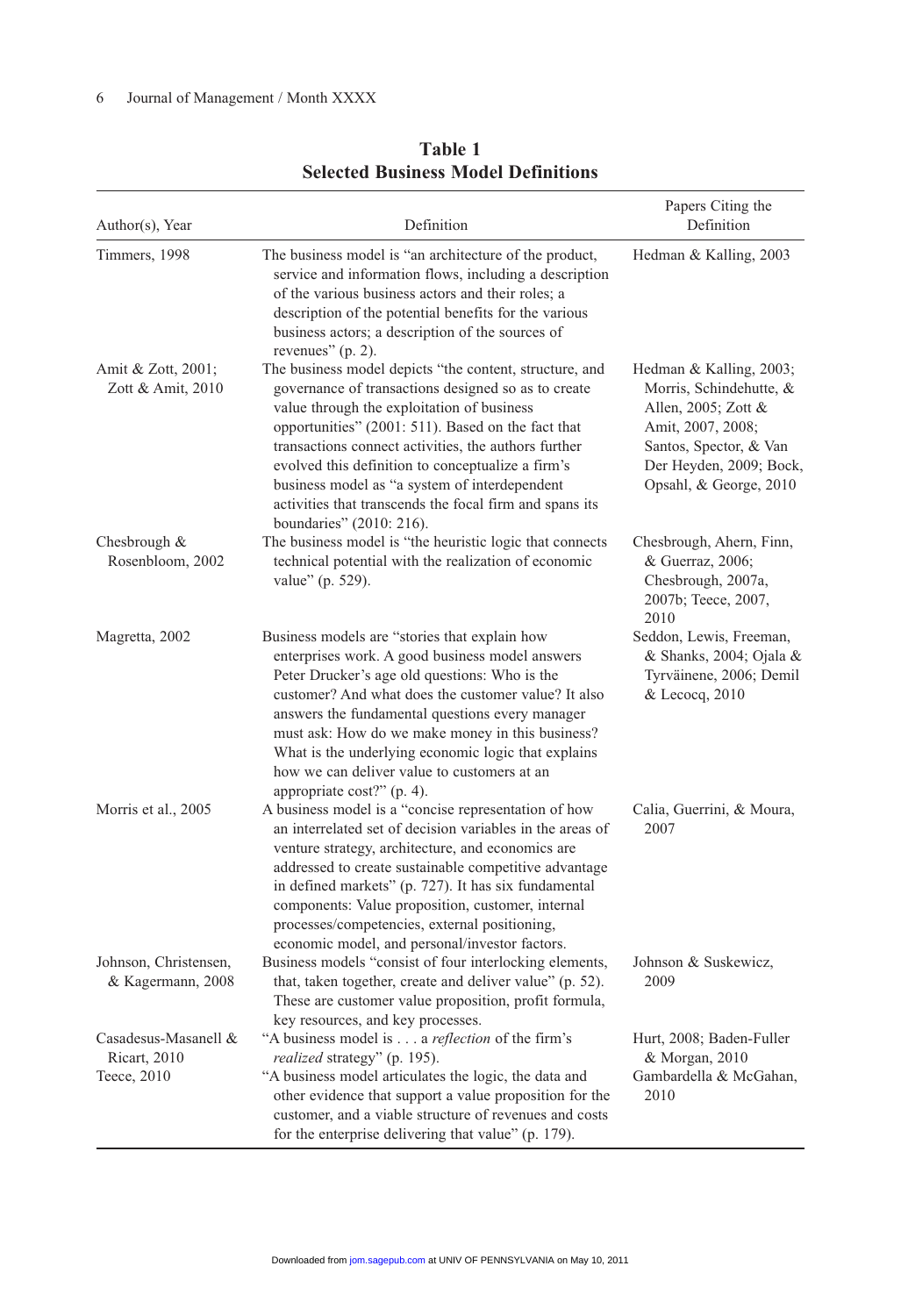commercial transactions with their business partners and buyers over the Internet (e.g., Mahadevan, 2000). We exclude those firms that merely make use of websites to display information for products or services.

Recent advances in communication and information technologies, such as the emergence and swift expansion of the Internet and the rapid decline in computing and communication costs, have allowed the development of new ways to create and deliver value, which have offered scope for the creation of unconventional exchange mechanisms and transaction architectures (Amit  $\&$  Zott, 2001) and accentuated the possibilities for the design of new boundary-spanning organizational forms (Daft & Lewin, 1993; Dunbar & Starbuck, 2006). Indeed, these developments have opened new horizons for the design of business models by enabling firms to change fundamentally the way they organize and engage in economic exchanges, both within and across firm and industry boundaries (Mendelson, 2000). According to Brynjolfsson and Hitt (2004), this includes the ways in which firms interact with suppliers as well as with customers.

The Internet is a principal driver of the surge of interest in business models and the consequent emergence of a literature that revolves around the topic (e.g., see Ghaziani  $\&$ Ventresca, 2005; Magretta, 2002; Yip, 2004). Shafer et al. (2005) review 12 definitions in established publications during the period 1998-2000, finding that 8 were related to e-business. Our literature review confirms this trend. In a total of 49 conceptual studies in which the business model is clearly defined, almost one fourth of the studies are related to e-business. Research on e-business models can be organized around two complementary streams: The first aims to describe generic e-business models and provide typologies; the second focuses on the components of e-business models.

*Description of generic e-business models and typologies*. Several scholars have attempted to classify e-business models by describing types. Timmers (1998) distinguishes among 11 generic e-business models, from e-shops and e-procurement to trust and other third-party services. Tapscott, Lowy, and Ticoll (2000) propose a network- and value-centered taxonomy that identifies five types of value networks that they call b-webs (business webs), which differ in their degree of economic control and value integration. Rappa (2001) classifies companies according to the nature of their value propositions and their modes of generating revenues. Weill and Vitale (2001) describe eight so-called atomic business models, each of which describes a different way of conducting business electronically; e-business initiatives can be represented by pure atomic business models or by combining them. Applegate (2001) introduces the following six e-business models: focused distributors, portals, producers, infrastructure distributors, infrastructure portals, and infrastructure producers. And Dubosson-Torbay et al. (2002) identify the following principal dimensions for classifying business models: user's role, interaction pattern, nature of the offering, pricing system, level of customization, and economic control. What is common to all these approaches is an attempt to describe and organize around typologies and taxonomies the plethora of new perceived business archetypes enabled mainly by Internet technologies.

*Components of e-business models*. In addition to developing typologies that enlist and describe various generic e-business models, scholars of e-business have also attempted to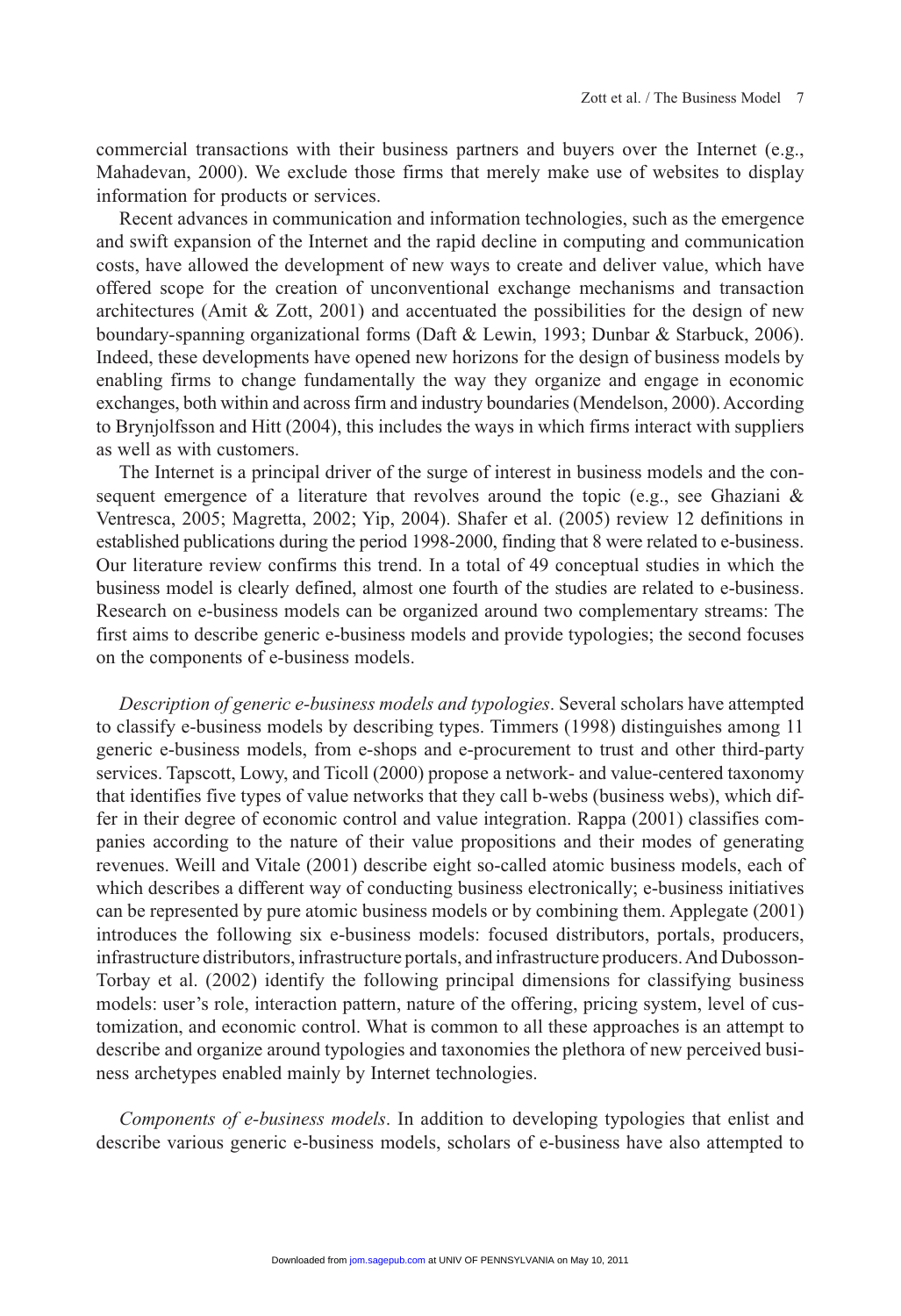distinguish first- and second-order themes among the components of e-business models. Table 2 presents a summary of these efforts.

*Business model representations*. Several authors have attempted to represent business models through a mixture of informal textual, verbal, and ad hoc graphical representations (e.g., Amit & Zott, 2002). Weill and Vitale (2001) introduce a set of simple schematics intended to provide tools for the analysis and design of e-business initiatives. Their "e-business model schematics" are based on three classes of objects: participants (firm of interest, customers, suppliers, and allies), relationships, and flows (money, information, product, or service). In a related vein, Tapscott et al. (2000) suggest a value map for depicting how a business web operates. The value map depicts all key classes of participants (partners, customers, suppliers) and value exchanges between them (tangible and intangible benefits and knowledge).

Other scholars have provided a business model ontology, which is a conceptualization and formalization of the elements, relationships, vocabulary, and semantics of a business model (Osterwalder, 2004) and which is structured into several levels of decomposition with increasing depth and complexity. Tankhiwale (2009) applies such an ontology in a longitudinal case study in order to trace the evolution of a telecommunication firm's business model and its impact on the firm's business process architecture. Gordijn and Akkermans (2001) propose a conceptual modeling approach. Their ontology borrows concepts from the business literature, such as actors, value exchanges, value activities, and value objects, and uses these notions to model networked constellations of enterprises and end-consumers who create, distribute, and consume things of economic value.

*Strategic marketing in e-business*. In the domain of e-business, some scholars have focused on the changing nature of customer–firm relationships. A special concern has been the monetization of e-business. Pauwels and Weiss (2008) examine "fee and free" business models for providing digital content on the Internet. Their work focuses on the firm performance implications of a shift from the "free" to the "fee" model and empirically analyzes the role that marketing actions can play in accommodating this shift.

In this regard, scholars have also examined the degree of Internet advertising effectiveness. Clemons (2009) provides an overview of business models for monetizing Internet applications. He argues that although the majority of attempts to monetize Internet applications targeted at individuals have focused on natural extensions of traditional media or traditional retailing, there are several potential online business models that are not based on advertising and that, given declining advertising effectiveness, might constitute a better choice.

Scholars have also noted the convergence of different media channels onto one digital platform (e.g., see Fidler, 1997), which has resulted in structural change in the media industry. McPhillips and Merlo (2008) refer to this convergence by introducing the term *media business model*. Structural change in the media industry also has been driven by the advent of new communication channels, such as mobile e-services (m-services). Eriksson, Kalling, Åkesson, and Fredberg (2008) consider e-newspapers published for mobile reading devices equipped with e-paper displays, and they analyze the implication of future m-service innovation on the development of new business models. Huizingh (2002) has studied how to help managers design such e-business models.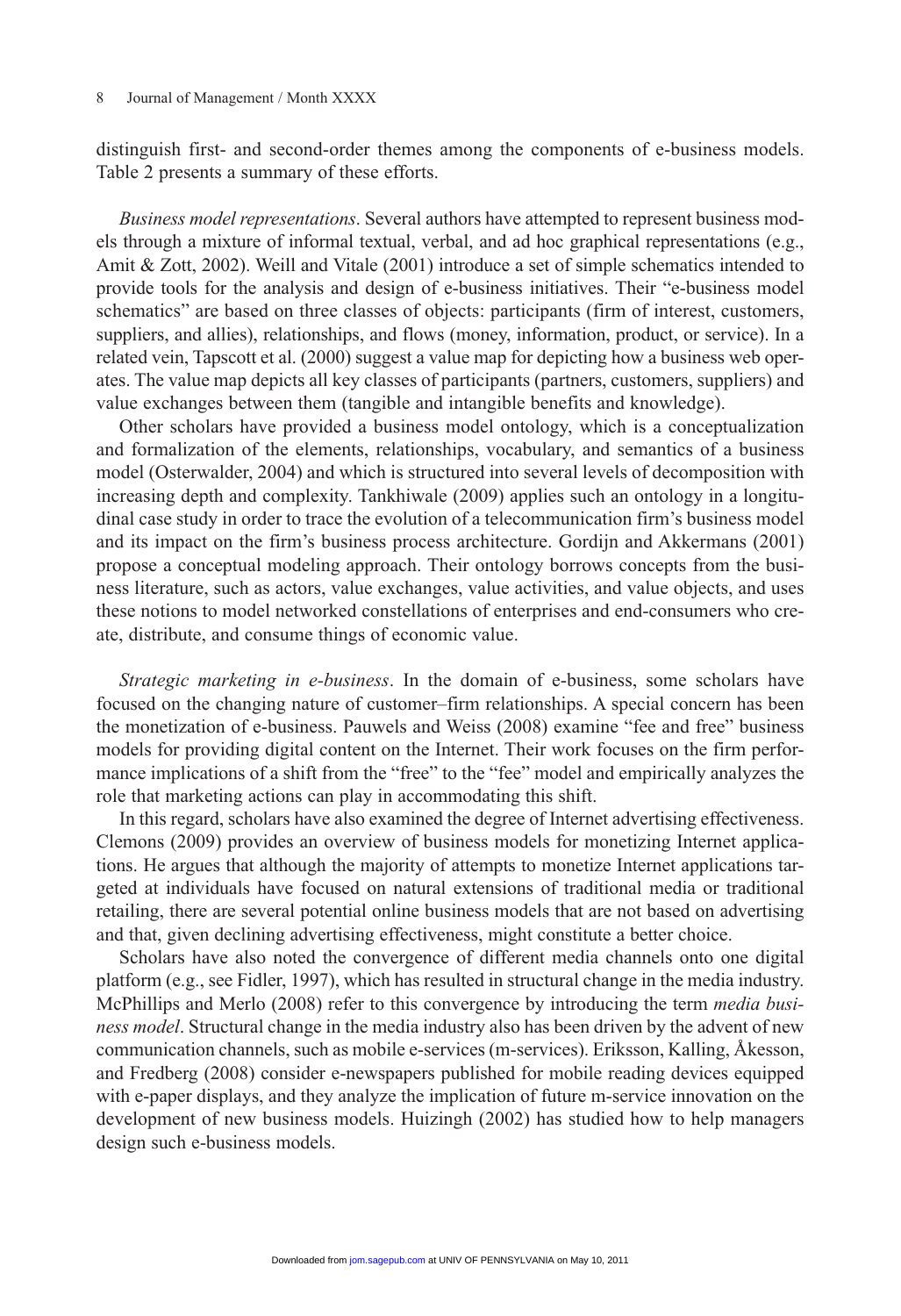| Author(s), Year                | First-Order Theme(s)                                                                                                                                                                                                                                                                                                                                                               | Second-Order Theme(s)                                                                                                                                                                                                                                                                                                                                                                                                                       |
|--------------------------------|------------------------------------------------------------------------------------------------------------------------------------------------------------------------------------------------------------------------------------------------------------------------------------------------------------------------------------------------------------------------------------|---------------------------------------------------------------------------------------------------------------------------------------------------------------------------------------------------------------------------------------------------------------------------------------------------------------------------------------------------------------------------------------------------------------------------------------------|
| Mahadevan, 2000                | Value stream for partners and<br>buyers network (identifies the<br>value proposition for the buyer,<br>sellers, and market makers and<br>portals in an Internet context)<br>• Revenue stream (a plan for<br>assuring revenue generation for<br>the business)<br>• Logistical stream (addresses<br>various issues related to the<br>design of the supply chain for the<br>business) |                                                                                                                                                                                                                                                                                                                                                                                                                                             |
| Stewart, & Zhao,<br>2000       | Profit stream (includes the<br>revenue stream and cost structure)                                                                                                                                                                                                                                                                                                                  | Customer selection<br>Value capture<br>$\bullet$<br>Differentiation and strategic control<br>$\bullet$<br>Scope<br>$\bullet$                                                                                                                                                                                                                                                                                                                |
| Afuah & Tucci,<br>2001         | • A system made of components,<br>linkages between components,<br>and dynamics<br>• Customer value (the extent to<br>which the firm's offer is distinct<br>or has a lower cost than its<br>competitors')<br>• Revenue sources (Where do the<br>dollars comes from? Who pays<br>what value and when? What are<br>the margins in each market, and<br>what drives them? What drives   | Scope<br>$\bullet$<br>Price<br>$\bullet$<br>Connected activities<br>$\bullet$<br>Implementation<br>$\bullet$<br>Capabilities<br>$\bullet$<br>Sustainability<br>$\bullet$                                                                                                                                                                                                                                                                    |
| Alt $\&$<br>Zimmerman,<br>2001 | value in each source?)<br>Mission<br>Structure<br>Processes<br>Revenues<br>Legal issues<br>Technology                                                                                                                                                                                                                                                                              | Mission:<br>• Goals, vision, value proposition<br>Structure:<br>• Actors and governance, focus<br>Processes:<br>• Customer orientation, coordination mechanism<br>Revenues:                                                                                                                                                                                                                                                                 |
| Applegate, 2001                | Concept (describes an<br>$\bullet$<br>opportunity)<br>• Capabilities (define the resources<br>needed to turn concept into<br>reality)<br>• Value (measures the return to<br>investors and other stakeholders)                                                                                                                                                                      | Source of revenues, business logic<br>$\bullet$<br>Concept:<br>• Market opportunity, product and service<br>offered, competitive dynamic, strategy for<br>capturing a dominant position, strategic options<br>for evolving the business<br>Capabilities:<br>People and partners, organization and culture,<br>$\bullet$<br>operating model, marketing sales model,<br>management model, business development<br>model, infrastructure model |

**Table 2 Components of e-Business Models**

*(continued)*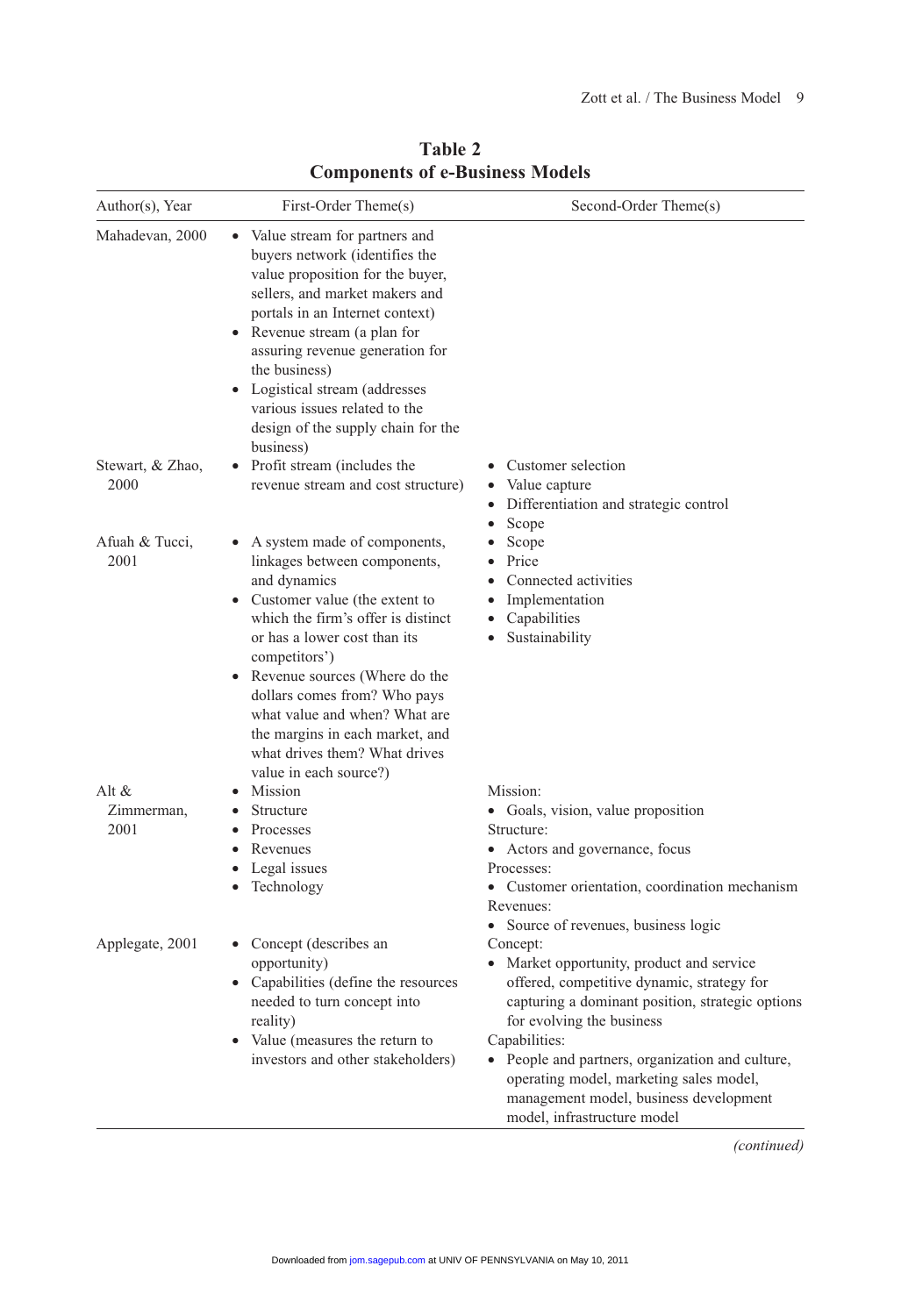| Author(s), Year                              | First-Order Theme(s)                                                                                            | Second-Order Theme(s)                                                                                                                                          |  |
|----------------------------------------------|-----------------------------------------------------------------------------------------------------------------|----------------------------------------------------------------------------------------------------------------------------------------------------------------|--|
|                                              |                                                                                                                 | Value:<br>Benefits returned to stakeholders, benefits<br>returned to the firm, market share and<br>performance, brand and reputation, financial<br>performance |  |
| Rappa, 2001                                  | Sustainability<br>٠<br>Revenue stream<br>Cost structure<br>Value chain positioning                              |                                                                                                                                                                |  |
| Osterwalder.<br>2004                         | Value proposition<br>Customer segments<br>Partners' network<br>Delivery channel<br>Revenue stream               | Relationship<br>٠<br>Value configuration<br>Capability<br>Cost structure                                                                                       |  |
| Bonaccorsi.<br>Giannangeli, &<br>Rossi, 2006 | Products and services delivery<br>Customers<br>Costs structure<br>Income                                        | Network (structural aspects)<br>$\bullet$<br>Network externalities<br>$\bullet$                                                                                |  |
| Brousseau &<br>Penard, 2006                  | Costs<br>Revenue stream<br>Sustainable income generation<br>Goods and services production<br>٠<br>and exchanges | Pricing strategies<br>Relationships (demand and supply)<br>Network externalities                                                                               |  |

#### **Table 2 (continued)**

*Summary of literature on business models in e-business*. Scholars focusing on e-business as an area for research on business models have been interested mainly in understanding the gestalt of firms engaging in (new) Internet-based ways of doing business and the (new) roles that these firms play in their respective ecosystems. For that purpose, scholars have (1) defined and represented generic (e-)business models and/or (2) developed typologies and taxonomies; they appear to have been less concerned with causal explanation or empirical testing. Their mostly descriptive contributions highlight, to varying degrees, the notion of value (e.g., value stream, customer value, value proposition), financial aspects (e.g., revenue streams, cost structures), and aspects related to the architecture of the network between the firm and its exchange partners (e.g., delivery channels, network relationships, logistical streams, infrastructure). Each of these components may constitute part of a generic business model, and it could be a source of differentiation among business model types.

Thus, in this literature stream, the business model is *not* a value proposition, a revenue model, or a network of relationships by itself; it is all of these elements together. Accordingly, none of the articles in this literature stream analyzes the relationship between any business model component (e.g., revenue mechanism, configuration of control activities, pricing system, or interaction pattern) and other constructs, a fact that renders the delineation of potential antecedents or consequences of the business model difficult.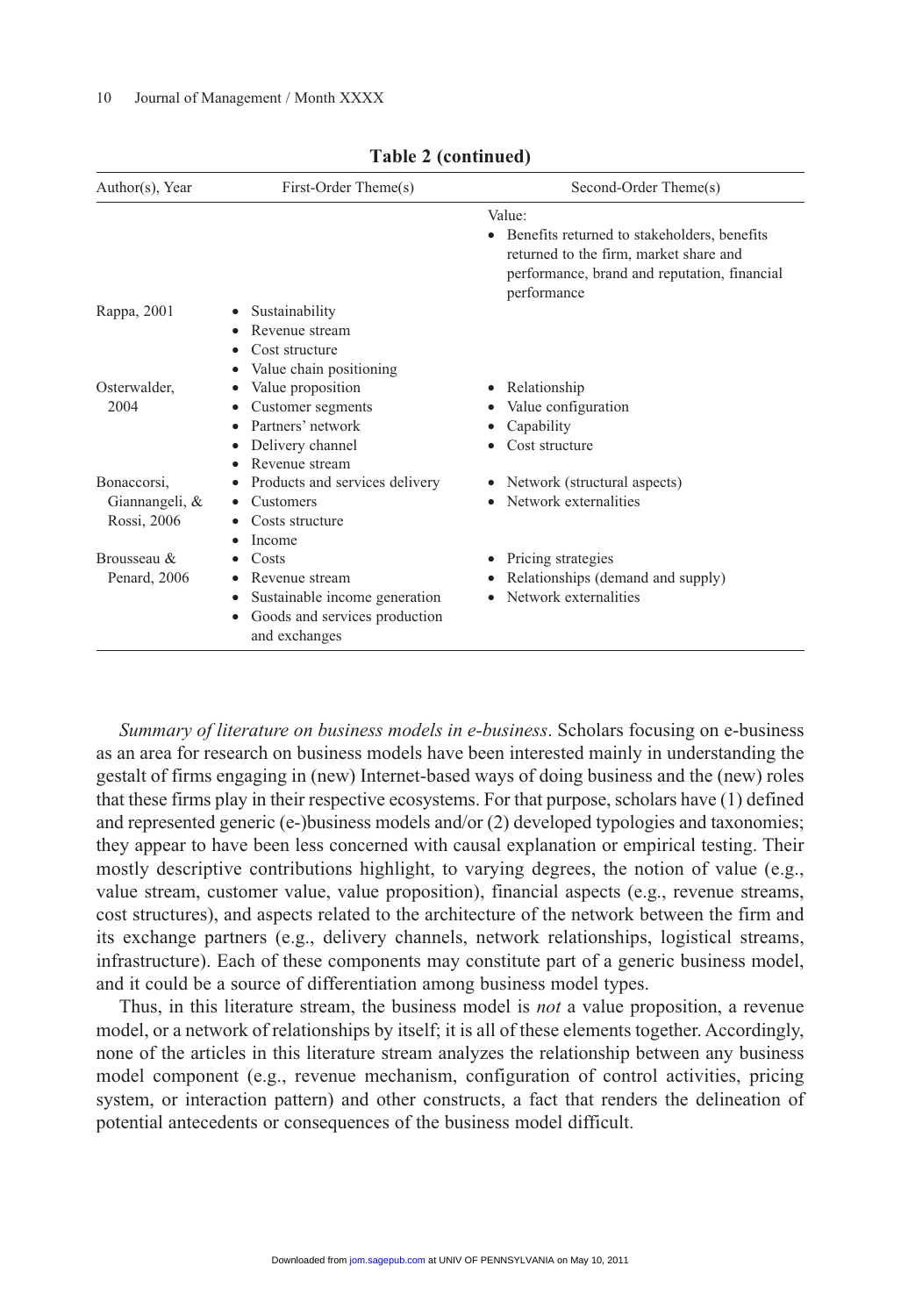## *Business Models and Strategy: Value Creation and Value Capture Through Activities*

The business model has received increasing attention from scholars and business strategists interested in explaining firms' value creation, performance, and competitive advantage.

*Value creation in networked markets*. The digital economy has provided firms with the potential to experiment with novel forms of value creation mechanisms, which are networked in the sense that value is created in concert by a firm and a plethora of partners, for multiple users. This redefinition of value has attracted the attention of management scholars, who have employed the concept of the business model in their attempts to explain value creation in networked markets (e.g., Zott & Amit, 2009). However, in explaining value creation, the concept of the business model has been used not only in the context of the digital economy. Seelos and Mair, for example, have studied value creation mechanisms in the context of deep poverty. They conceptualize a business model as a "set of capabilities that is configured to enable value creation consistent with either economic or social strategic objectives" (2007: 53). Similarly, Thompson and MacMillan (2010) propose a framework for developing new business models that can lead to societal wealth improvements (e.g., reduce poverty and human suffering). Thus, value creation can refer to different forms of value (such as social or economic).

Value creation mechanisms often go beyond the value that can be created through Schumpeterian innovation, the (re)configuration of the value chain (Porter, 1985), the formation of strategic networks among firms, or the exploitation of firms' specific core competencies. As Amit and Zott (2001) observe, the locus of value creation, and thus the appropriate unit of analysis for scholars interested in value creation, spans firms' and industries' boundaries. The authors conclude that prior frameworks used in isolation cannot sufficiently address questions about total value creation. Based on a sample of 150 firms, they propose four potential sources of value creation through business models: (1) novelty, (2) lock-in, (3) complementarities, and (4) efficiency. These value drivers can be mutually reinforcing; that is, the presence of each value driver can enhance the effectiveness of any other value driver.

Value can also be created through revolutionary business models. According to Hamel (2000), to thrive in the "age of revolution," companies must develop new business models in which both value creation and value capture occur in a value network—which can include suppliers, partners, distribution channels, and coalitions that extend the company's resources.

*Business model and firm performance*. While some literature on the business model tends to concentrate on the firm's activities with its network of partners, scholars increasingly are acknowledging that firms do not execute their business models in a competitive vacuum (Hamel, 2000) and that firms can compete through their business models (Casadesus-Masanell & Ricart, 2010). The business model, then, represents a potential source of competitive advantage (Markides & Charitou, 2004). The novelty presented by new, effective models can result in superior value creation (Morris et al., 2005) and replace the old way of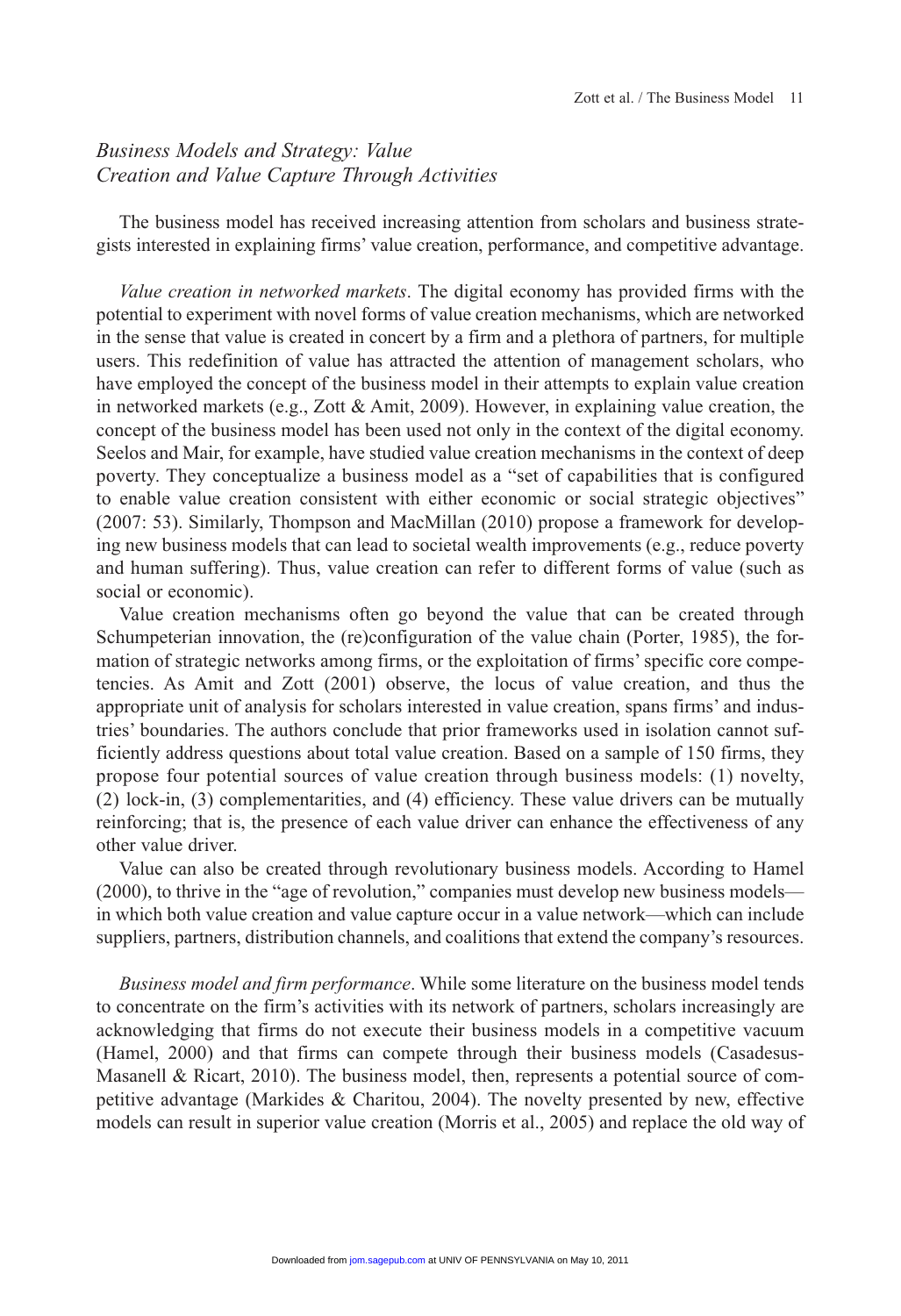doing things to become the standard for the next generation of entrepreneurs to beat (Magretta, 2002).

Business models can play a central role in explaining firm performance. Afuah and Tucci propose the business model as a unifying construct for explaining competitive advantage and firm performance and define it as "the method by which a firm builds and uses its resources to offer its customer better value and to make money in doing so" (2001: 3). Afuah (2004) focuses on firms' profitability and introduces a strategic framework in which the business model is conceptualized by means of a set of components that corresponds to the determinants of firm profitability.

While the work of Afuah (2004) and Afuah and Tucci (2001) is conceptual, some authors have conducted empirical analyses. Zott and Amit (2007) have analyzed the performance implications of business model design in entrepreneurial firms. They refer to the business model design as the design of a focal firm's set of boundary-spanning transactions with external parties. In their view, the essence of the association between business model design and focal firm performance can be analyzed by looking at two distinct effects: the total value creation potential of the business model design and the focal firm's ability to appropriate that value. They identify two design themes around which the business model can be orchestrated: efficiency and novelty. In their empirical work, Zott and Amit see the business model as the independent variable, and they link it to firm performance, moderated by the environment.

In another empirical study on firm performance, Patzelt, Knyphausen-Aufseb, and Nikol (2008) introduce the business model as a variable moderating the effect of top management team composition and organizational performance. They analyze a set of biotechnology ventures in the German industry and focus on two types of business models that biotechnology firms might adopt: platform and therapeutics. They show that the founder-based, firmspecific experience of management team members can have either a positive or a negative effect on the firm's performance, depending on the business model adopted. Similarly, Zott and Amit (2008) acknowledge the possible contingent effect of the business model in mediating between product market strategy and firm performance. They root their study in contingency theory, and they ask, How do the firm's business model and product market strategy interact to impact the firm performance? They find that (1) business models that emphasize novelty and are coupled with either differentiation or cost leadership can have a positive impact on the firm's performance and (2) novelty-centered business models together with early entry into a market have a positive effect on performance.

Other studies on the performance implications of business model design come from business practitioners and consultants (e.g., Linder & Cantrell, 2001). Consultants at IBM, interviewing 765 corporate and public-sector leaders worldwide, found that firms that were financial outperformers put twice as much emphasis on business model innovation as did underperformers (IBM Global Business Services, 2006). Giesen, Berman, Bell, and Blitz (2007), examined the relationship between business model innovation and firm performance. They identify three types of business model innovation, namely, *industry models* (innovations in industry supply chain), *revenue models* (innovations in how companies generate value), and *enterprise models* (innovations in the role the structure of an enterprise plays in new or existing value chains). They report two key findings: (1) each type of business model innovation can generate success, and (2) innovation in enterprise models that focuses on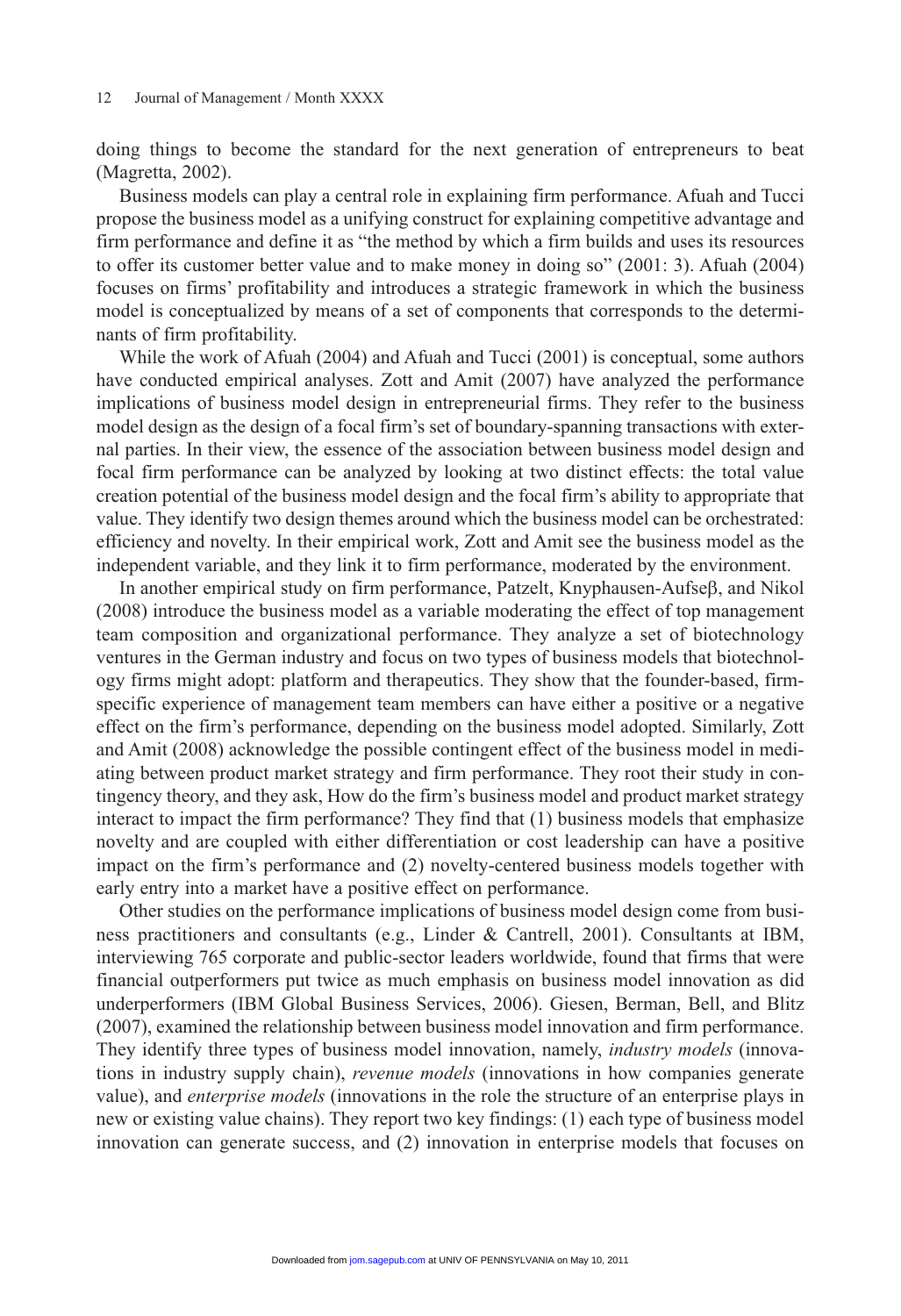external collaboration and partnerships is particularly effective in older companies as compared to younger ones.

*Strategy and the business model*. The business model extends central ideas in business strategy and its associated theoretical traditions. Scholars contend that the business model can be a source of competitive advantage that is distinct from the firm's product market position (Christensen, 2001). Firms that address the same customer need and pursue similar product market strategies can do so with very different business models; business model design and product market strategy are complements, not substitutes (Zott & Amit, 2008).

Two main differentiating factors seem to have captured the attention of scholars. The first is the traditional emphasis of strategy on competition, value capture, and competitive advantage, whereas the business model concept seems to focus more on cooperation, partnership, and joint value creation (Magretta, 2002; Mäkinen & Seppänen, 2007; Mansfield & Fourie, 2004). The second factor of interest to management scholars is the focus of the business model concept on the value proposition and a generalized emphasis on the role of the customer, which appears to be less pronounced elsewhere in the strategy literature. Our review reveals a strong consensus that the business model revolves around customer-focused value creation (Chesbrough & Rosenbloom, 2002; Mansfield & Fourie, 2004). Viewed from this perspective, the business model encompasses the pattern of the firm's economic exchanges with external parties (Zott  $& Amit, 2008$ ); it outlines the essential details of a firm's value proposition for its various stakeholders as well as the activity system the firm uses to create and deliver value to its customers (Seddon, Lewis, Freeman, & Shanks, 2004).

Despite the highlighted conceptual differences between business models and certain aspects of firm strategy, scholars have also emphasized that the business model can play an important role in a firm's strategy. According to Richardson (2008), the business model explains how the activities of the firm work together to execute its strategy, thus bridging strategy formulation and implementation. In a similar vein, both Shafer et al. (2005) and Casadesus-Masanell and Ricart (2010) view the business model as a reflection of a firm's realized strategy. According to Teece, the business model reflects a "hypothesis about what customers want, and how an enterprise can best meet those needs, and get paid for doing so" (2007: 1329).

*Summary of literature on business models in the strategy field*. In the strategy literature, research on business models has revolved mainly around three aspects: (1) the networked nature of value creation, (2) the relationship between business models and firm performance, and (3) the distinction between the business model and other strategy concepts. Since strategy scholars are generally interested in a firm's activities (as these help explain, e.g., how a firm distinguishes itself from its competitors), it is not surprising that many of the business model conceptualizations proposed in this literature stream center on (or at least include) the notion of activities or activity systems.

In the absence of a commonly accepted definition, scholars' attempts at conceptual refinement have helped clarify at least what a business model is *not*. First, the business model does not involve a linear mechanism for value creation from suppliers to the firm to its customers. Value creation through business models involves a more complex, interconnected set of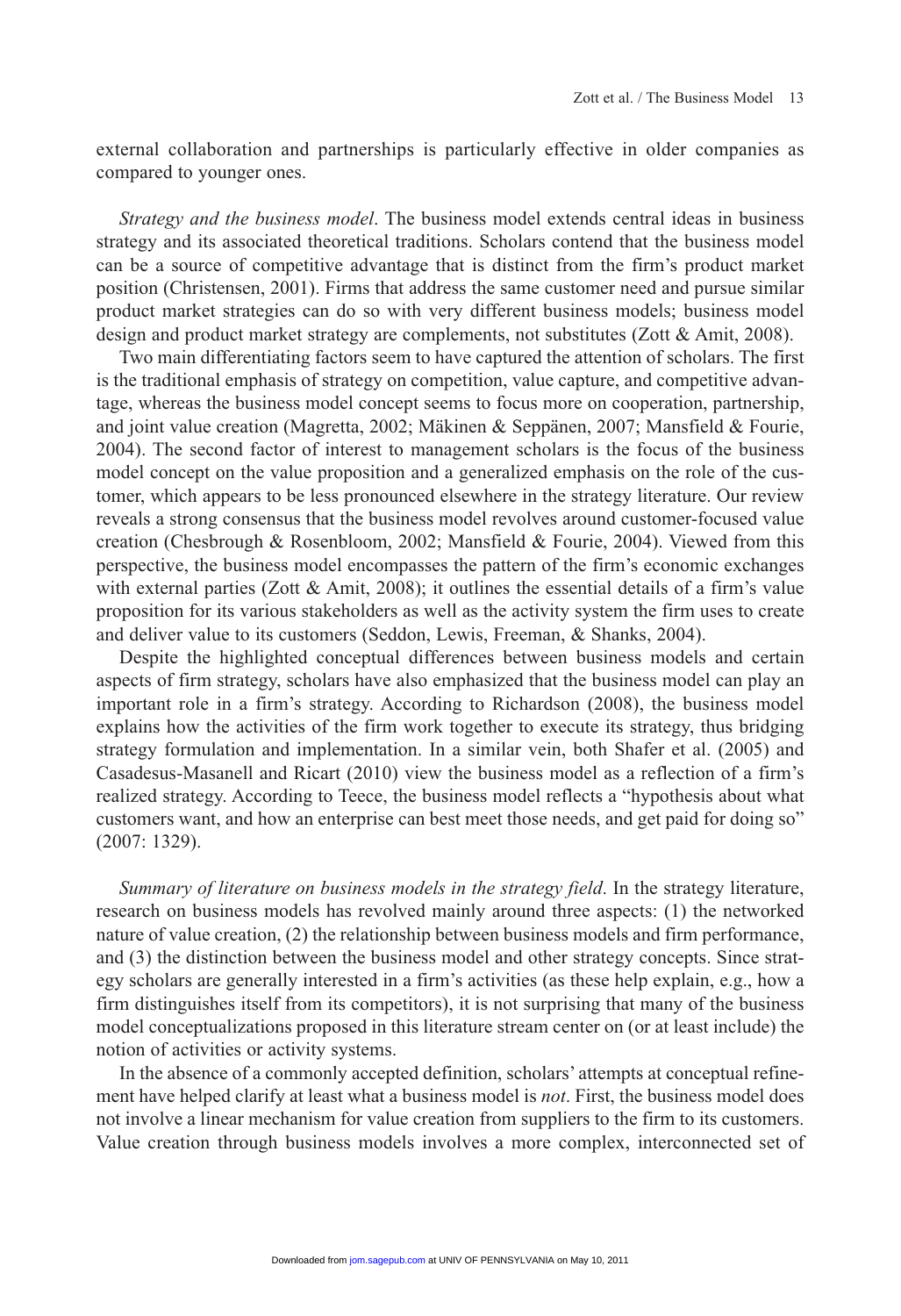#### 14 Journal of Management / Month XXXX

exchange relationships and activities among multiple players. Second, the business model is not the same as product market strategy (i.e., it does not refer to firm positioning in product markets based on differentiation or cost leadership in certain activities) or corporate strategy (i.e., it does not describe or prescribe the areas of business in which a firm becomes active). Third, the business model cannot be reduced to issues that concern the internal organization of firms (e.g., control mechanisms, incentive systems); activity systems, even though centered on a focal firm, typically span firm boundaries. However, the business model can be a source of competitive advantage.

#### *Business Models, Innovation, and Technology Management*

The business model concept also has been addressed in the domains of innovation and technology management. Two complementary ideas seem to characterize the research. The first is that companies commercialize innovative ideas and technologies through their business models. The second is that the business model represents a new subject of innovation, which complements the traditional subjects of process, product, and organizational innovation and involves new forms of cooperation and collaboration.

One important role of the business model could consist of unlocking the value potential embedded in new technologies and converting it into market outcomes. Chesbrough and Rosenbloom (2002) detail an extensive case study in which they show how the Xerox Corporation grew in part by employing an effective business model to commercialize a technology rejected by other leading companies. The study also compares successful and unsuccessful technology spin-offs with comparable market potential and finds that in successful ventures the search and learning for an effective business model was significantly higher than in failed ventures. Björkdahl (2009) employs the business model concept for studying technology diversification and cross-fertilization efforts. His central argument is that the integration of new technologies into the technology base of a product (i.e., technology crossfertilization) can open up new subspaces in the existing technical performance and functionality space, which in turn requires a new business model if the economic value potential of the new technology is to be captured.

Business models not only can entail consequences for technological innovations but also can be shaped by them. Calia, Guerrini, and Moura (2007) show how technological innovation can trigger changes in the company's operational and commercial activities, and hence in the business model.

Although these studies have examined the role of business models in commercializing technologies at the level of the individual firm, more recently Johnson and Suskewicz (2009) have pointed to the importance of the business model for entire industries. They argue that in large infrastructural change (such as the transition from a fossil fuel economy to a cleantech economy) the key is to shift the focus from developing individual technologies to creating whole new systems. The business model is introduced as part of a comprehensive framework for thinking about systemic change.

In summary, studies on business models, innovation, and technology management have asserted that technological innovation is important for firms, but it might not suffice to guarantee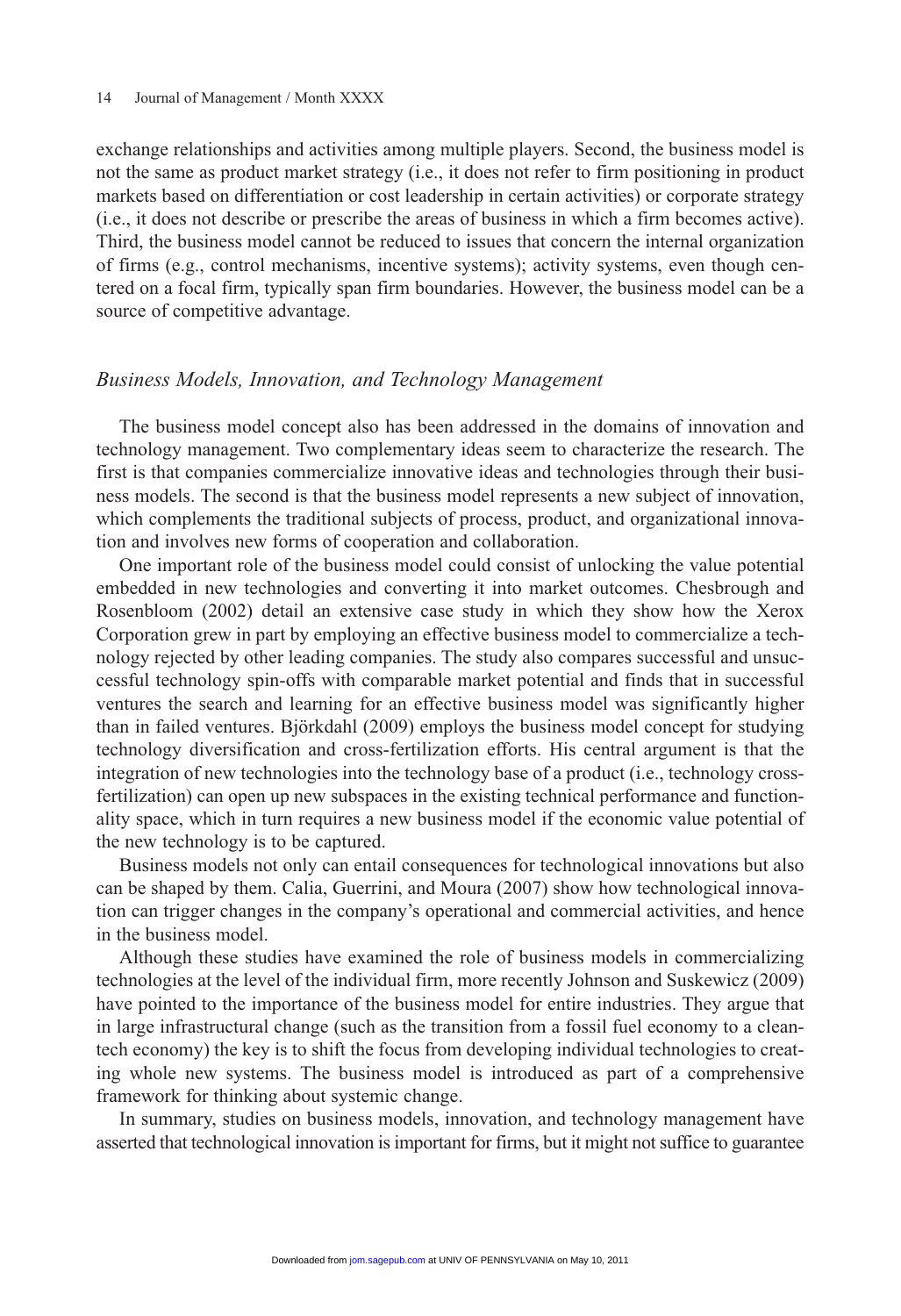firm success (e.g., Doganova & Eyquem-Renault, 2009). This is because technology per se has no inherent value (Chesbrough, 2007a, 2007b). Besides embedding technology in attractive products and services, a firm needs to design a unique business model to fully realize its commercial potential. Indeed, business models matter even for general purpose technologies (i.e., "half polished" applications sold at intermediate development stages), which upstream firms license to downstream firms rather than developing final product themselves (Gambardella & McGahan, 2010).

*Business model innovation*. In addition to adopting business models to facilitate technological innovation and the management of technology, firms can view the business model itself as a subject of innovation (Mitchell & Coles, 2003). Chesbrough (2003) introduced the notion of *open innovation* as a mode of innovation in which firms, rather than relying on internal ideas to advance business, look outside their boundaries in order to leverage internal and external sources of ideas. A concept similar to open innovation is *collaborative entrepreneurship,* which is "the creation of something of economic value based on new jointly generated ideas that emerge from the sharing of information and knowledge" (Miles, Miles, & Snow, 2006: 2). Open innovation requires the adoption of new, open business models designed for sharing or licensing technologies (Chesbrough, 2007b, 2010). The business model itself can become part of intellectual property (Rappa, 2001; Rivette & Kline, 2000). Open business models, apart from being a subject of innovation, may prompt additional business model innovation in complementary markets as a consequence of the reconfiguration of downstream activities and capabilities (Gambardella & McGahan, 2010).

From the point of view of the focal firm, the activities of external innovators can be organized as a collaborative community or as a market (Boudreau & Lakhani, 2009), which in turn implies different business model configurations: in the former (community), members are often willing to collaborate and work for free, while in the latter (market) innovators develop multiple competing varieties of complementary goods, components, or services, with little cooperation among them.

There is an increasing consensus that business model innovation is key to firm performance. A significant number of scholars focus on business model innovation as a vehicle for corporate transformation and renewal (e.g., Demil & Lecocq, 2010; IBM Global Business Services, 2006; Ireland, Hitt, Camp, & Sexton 2001; Johnson, Christensen, & Kagermann, 2008; Sosna, Trevinyo-Rodríguez, & Velamuri, 2010). Bouchikhi and Kimberly (2003) and Chesbrough (2010) have identified barriers to business model innovation in existing firms, such as the configurations of assets and processes, which may be subject to inertia, as well as the cognitive inability of managers to understand the value potential of a new business model. How can these barriers be overcome? Some scholars contend that the business model takes shape through a process of experimentation (Hayashi, 2009; McGrath, 2010), which might differ for different organizations in different competitive landscapes. Sheehan and Stabell (2007), for example, propose a three-step process of analysis to help managers in knowledge-intensive organizations improve their business models.

A specific leadership agenda might be required for business model innovation (Svejenova, Planellas, & Vives, 2010). To overcome the rigidity that accompanies established business models, Doz and Kosonen (2010) propose that companies be made more agile, which can be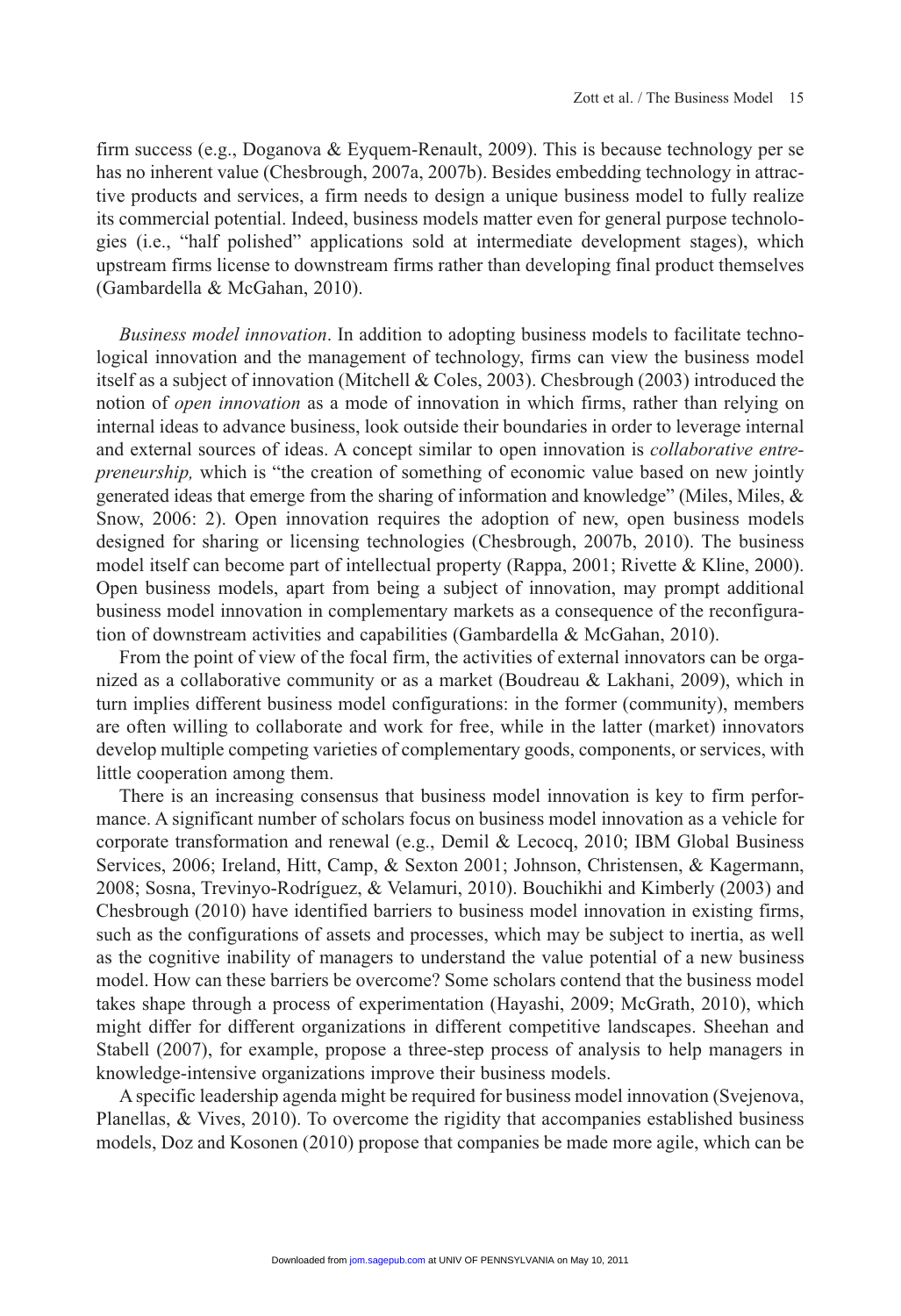achieved by developing three meta-capabilities: strategic sensitivity, leadership unity, and resource flexibility. In a similar vein, Smith, Binns, and Tushman highlight how the effective management of complex business models "depend[s] on leadership that can make dynamic decisions, build commitment to both overarching visions and agenda specific goals, learn actively at multiple levels and engage conflict" (2010: 448). Santos, Spector, and Van Der Heyden (2009) also emphasize the importance of the behavioral aspects involved in business model innovation. They suggest that mutual engagement and organizational justice are needed and that managers should focus on the relational dynamics at the level of informal organization.

*Summary of literature on business models and technology management*. In the technology and innovation management field, the business model is mainly seen as a mechanism that connects a firm's (innovative) technology to customer needs and/or to other firm resources (e.g., technologies). The business model is conceptually placed between a firm's input resources and market outcomes, and it "embodies nothing less than the organizational and financial 'architecture' of the business" (Teece, 2010: 173). The business model, according to this more functionalist perspective, complements technology, but technology is seen as an enabler of the business model rather than as a part of the concept per se. Neither input resources nor competition in output markets is considered part of the business model concept. The core logic of a business model, instead, revolves around a firm's revenues and costs, its value proposition to the customer, and the mechanisms to capture value. Thus conceived, the business model can be a vehicle *for* innovation as well as a subject *of* innovation.

# **Discussion**

Throughout our review, we have shown that the business model concept has been used to address different research questions in different contexts and in different management areas. Scholars have used the same term (i.e., *business model*) to explain and address different phenomena such as e-business types, value creation or value capture by firms, and how technology innovation works. Research about the role of business models has proceeded in largely isolated fashion within these "silos." There has also been a range of conceptualizations of business models within each silo. This multitude of (sometimes ad hoc) conceptualizations has prevented, or at least significantly slowed, cumulative research.

Given that interest in the concept has emerged only recently, it is not surprising that the literature is currently characterized by a lack of clarity about the meaning of the business model concept. Definitional and conceptual disagreement is to be expected during the emergent phase of any new potentially big idea of general usefulness (Gladwin, Kennelly, & Krause, 1995). We use the opportunity that this emergent phase offers to review the various developments by (1) comparing and contrasting the various approaches to business models in each of three literature streams (see Table 3) and (2) suggesting possibilities for moving forward.

Our literature review reveals that scholars in different fields use the same term to explain different phenomena. In other words, the term *business model* in its current use is not one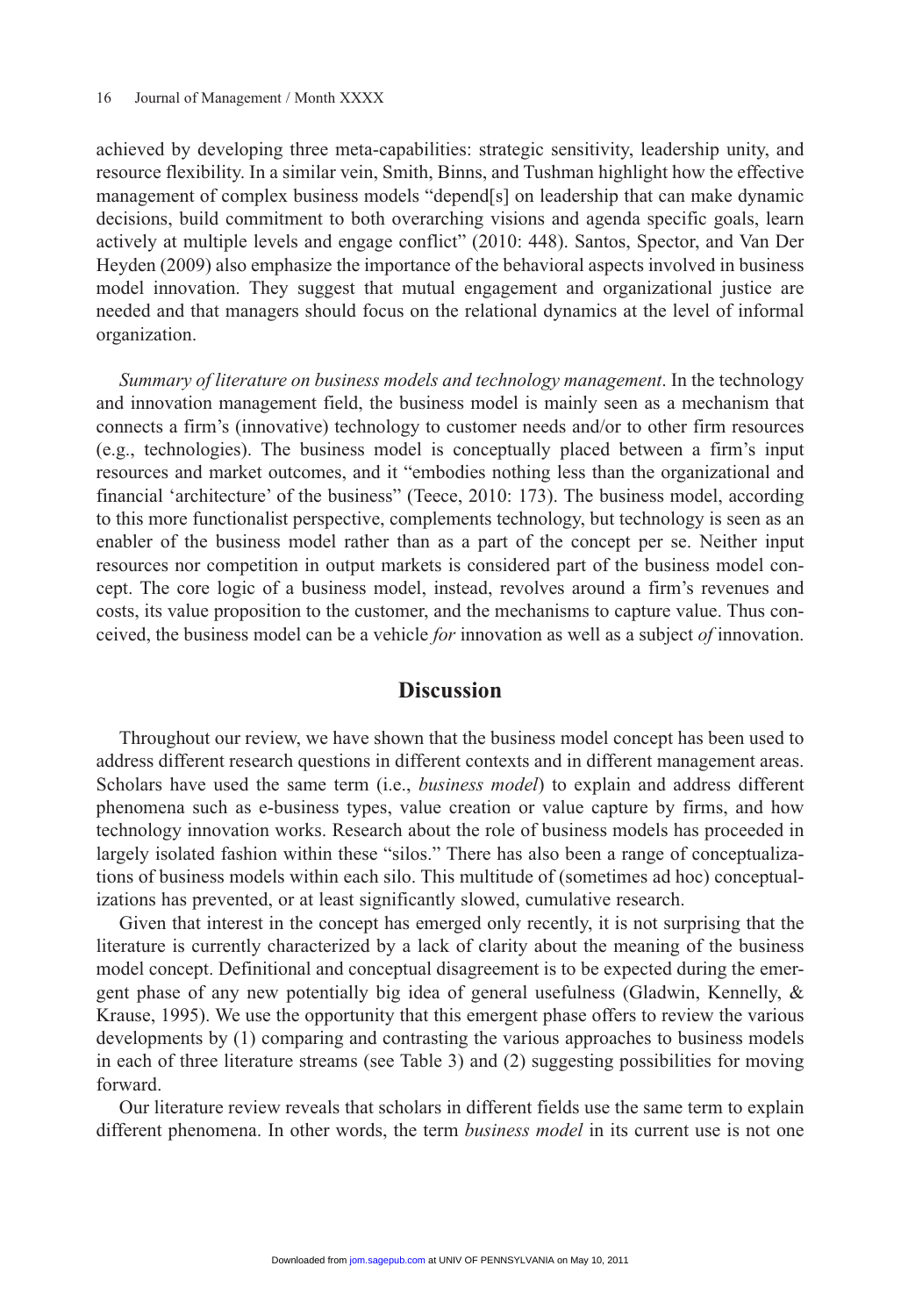|                                                                             | e-Commerce                                                                                                                                                                                                                                                                                                                                      | Strategy                                                                                                                                                                                                                                                                                                                  | Technology and<br>Innovation<br>Management                                                                                                                                                                                                                                                                                                                                                                                                                                                                                          |
|-----------------------------------------------------------------------------|-------------------------------------------------------------------------------------------------------------------------------------------------------------------------------------------------------------------------------------------------------------------------------------------------------------------------------------------------|---------------------------------------------------------------------------------------------------------------------------------------------------------------------------------------------------------------------------------------------------------------------------------------------------------------------------|-------------------------------------------------------------------------------------------------------------------------------------------------------------------------------------------------------------------------------------------------------------------------------------------------------------------------------------------------------------------------------------------------------------------------------------------------------------------------------------------------------------------------------------|
| Main <b>purpose</b> (why<br>the business model<br>concept is offered)       | To describe new gestalts and<br>Internet-based ways of<br>"doing business"<br>To offer typologies or<br>taxonomies (to which class<br>does an observed business<br>model belong to?)                                                                                                                                                            | To explain new network- and<br>activity system-based value<br>creation mechanisms and<br>sources of competitive<br>advantage                                                                                                                                                                                              | To understand how<br>technology is<br>converted into market<br>outcomes<br>• To understand new<br>networked modes of<br>innovation                                                                                                                                                                                                                                                                                                                                                                                                  |
| What a business<br>model is <b>not</b>                                      | Components in isolation,<br>e.g.,<br>• Marketing model or<br>strategy (Timmers, 1998)<br>• Network structure<br>(Tapscott et al., 2000)<br>• Pricing model/strategy<br>(Rappa, 2001)<br>• Revenue model/cost<br>structure (Dubosson-<br>Torbay, Osterwalder, &<br>Pigneur, $2002$ )<br>• Value proposition<br>(Dubosson-Torbay et al.,<br>2002) | Business processes<br>(Shafer, Smith, & Linder,<br>2005)<br>• Market adoption strategy<br>(Ojala & Tyrväinene,<br>2006)<br>• Corporate strategy<br>(Richardson, 2008)<br>• Product market strategy<br>(Zott & Amit, 2008)<br>• Senior leadership team<br>processes and structures<br>(Smith, Binns, $&$<br>Tushman, 2010) | Technology<br>$\bullet$<br>(Chesbrough &<br>Rosenbloom, 2002)<br>Open innovation,<br>$\bullet$<br>collaborative<br>entrepreneurship<br>(Chesbrough, 2003;<br>Miles, Miles, &<br>Snow, 2006)<br>• Management teams<br>(Patzelt,<br>Knyphausen-Aufseβ,<br>& Nikol, 2008)<br>• Policy (Johnson $&$<br>Suskewicz, 2009)<br>Technology<br>$\bullet$<br>(Chesbrough $&$<br>Rosenbloom, 2002;<br>Chesbrough, 2007a)<br>Technological<br>$\bullet$<br>development,<br>innovation (Calia,<br>Guerrini, & Moura,<br>2007; Björkdahl,<br>2009) |
| Antecedents of<br>business models                                           | • New information and<br>communication<br>technologies (Timmers,<br>1998; Dubosson-Torbay<br>et al., 2002)                                                                                                                                                                                                                                      | Value drivers (Amit &<br>Zott, 2001)<br>• Choices (e.g., Shafer<br>et al., 2005; Casadesus-<br>Masanell & Ricart, 2010)<br>• External pressures,<br>regulation (Tankhiwale,<br>2009)<br>• Discovery-driven<br>experimentation<br>(McGrath, 2010)                                                                          |                                                                                                                                                                                                                                                                                                                                                                                                                                                                                                                                     |
| <b>Mechanisms</b> through<br>which business<br>models influence<br>outcomes | Value chain<br>$\bullet$<br>deconstruction and<br>reconstruction (Timmers,<br>1998)<br>• Pricing systems (Tapscott<br>et al., 2000; Rappa, 2001)<br>• Revenue mechanisms<br>(Rappa, 2001)<br>• Control activities,<br>transaction governance<br>structure (Weill & Vitale,<br>2001)                                                             | • Competitive advantage,<br>unique value propositions<br>(Teece, 2007)<br>• Total value creation and<br>distribution of bargaining<br>power through business<br>model design themes (Zott<br>& Amit, 2007, 2008)<br>• Advantageous cost<br>structures (Teece, 2007)<br>Schumpeterian innovation<br>(Teece, 2010)          | Connection of<br>technology with<br>customers<br>(Chesbrough, $&$<br>Rosenbloom, 2002)<br>• Network plays<br>(Calia et al., 2007;<br>Björkdahl, 2009)                                                                                                                                                                                                                                                                                                                                                                               |

# **Table 3 Comparing and Contrasting Literatures on Business Models**

*(continued)*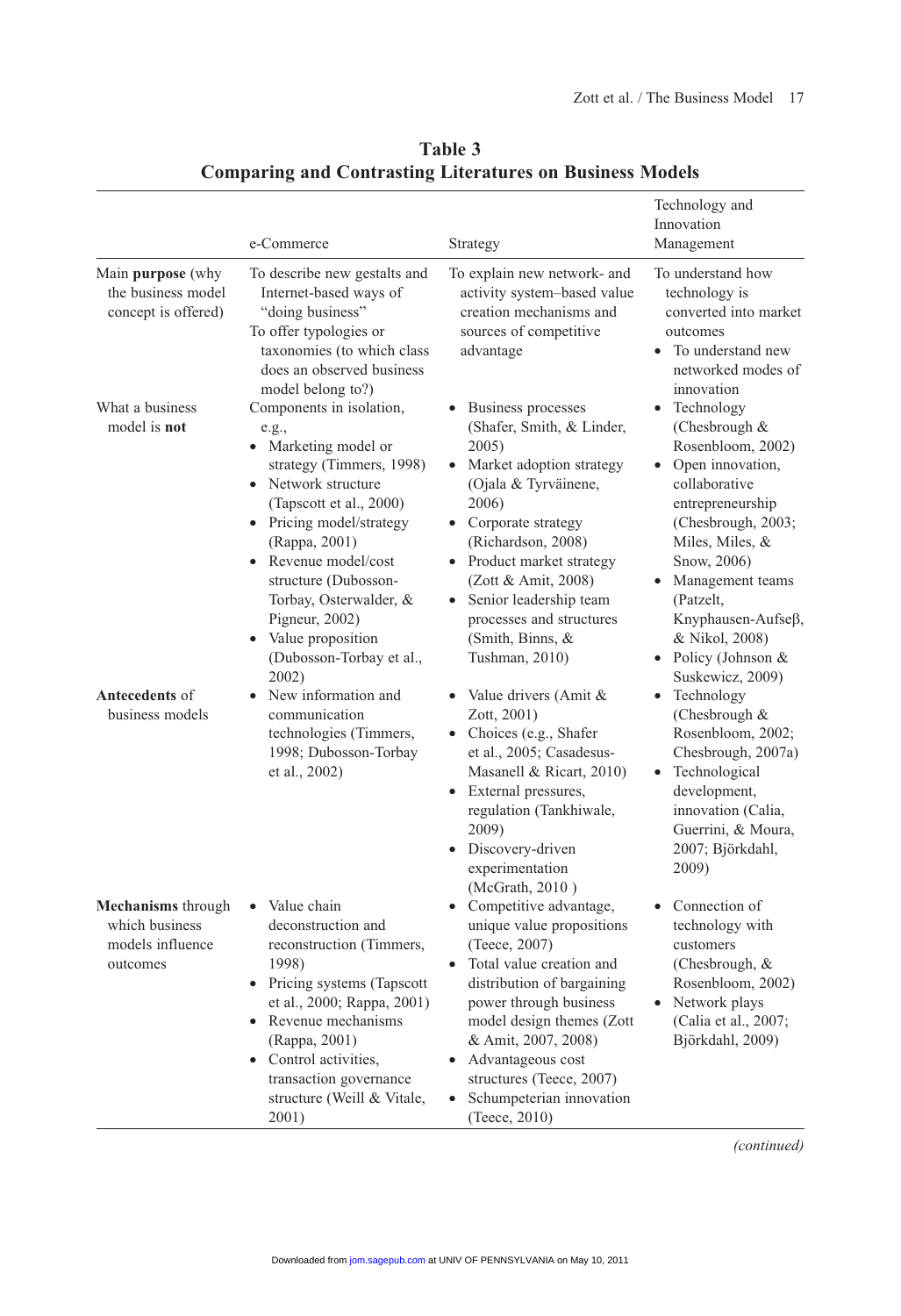|                                                           | e-Commerce                                                                                                                                                                                                                                                                                                                        | Strategy                                                                                                                                                                                                                                                | Technology and<br>Innovation<br>Management                                                                                                                                                                                                                             |
|-----------------------------------------------------------|-----------------------------------------------------------------------------------------------------------------------------------------------------------------------------------------------------------------------------------------------------------------------------------------------------------------------------------|---------------------------------------------------------------------------------------------------------------------------------------------------------------------------------------------------------------------------------------------------------|------------------------------------------------------------------------------------------------------------------------------------------------------------------------------------------------------------------------------------------------------------------------|
| <b>Outcomes and</b><br>consequences of<br>business models | Interaction patterns<br>٠<br>(Mahadevan, 2000;<br>Dubosson-Torbay et al.,<br>2002)<br>Industry structure<br>$\bullet$<br>(Applegate, 2001;<br>McPhillips & Merlo,<br>2008)<br>Rules of competition<br>٠<br>(Applegate, 2001;<br>Tapscott et al., 2000)<br>Value capture (Pauwels<br>$\bullet$<br>& Weiss, 2008; Clemons,<br>2009) | Total value creation (Amit<br>& Zott, 2001)<br>Competitive advantage<br>٠<br>(Christensen, 2001)<br>Firm performance, e.g.,<br>$\bullet$<br>measured as stock market<br>value (e.g., Zott & Amit,<br>2007, 2008; Casadesus-<br>Masanell & Ricart, 2010) | Creation and<br>appropriation of<br>value from<br>technology<br>(Chesbrough $&$<br>Rosenbloom, 2002)<br>Value creation<br>(Hedman & Kalling,<br>2003)<br>Innovation network<br>dynamics (Calia et<br>al., 2007)<br>Relationship<br>infrastructure<br>(Björkdahl, 2009) |

**Table 3 (continued)**

concept; it is many concepts. Hence, the adoption of more precise concepts and terminology that indicate the researcher's main analytical focus will greatly enhance clarity. Examples of such concepts could be *e-business model archetype* (for studies on e-business model types), *business model as activity system* (for strategy studies focusing on boundary-spanning activities), or *business model as cost/revenue architecture* (for technology management and innovation scholars interested in explaining the economic mechanisms that allow a firm to commercialize technological innovations).

Our literature review offers a second possible avenue for advancing research on business models by suggesting the emergence of some common ground among various business model researchers, despite the disparity of their approaches in terms of concepts used and phenomena explained. It is our hope that the four common themes identified in this review, and elaborated below, will pave the way for future conceptual convergence and breakthroughs.

First, the business model is—explicitly or implicitly—considered as a new unit of analysis (see Tables 1 and 2), which spans or bridges traditional units of analysis, such as the firm or the network. Some researchers view the business model closer to the firm (e.g., Casadesus-Masanell & Ricart, 2010; Hurt, 2008), others place it closer to the network (e.g., Tapscott et al., 2000), and for others still it is nested between the firm and the network (e.g., Amit  $\&$ Zott, 2001). Most business model scholars would agree, however, that it is a new, distinct concept, worthwhile of academic study and relevant in practice.

Second, as evidenced by the large number of studies attempting to provide business model typologies, business model researchers generally adopt a holistic and systemic (as opposed to particularistic and functional) perspective, not just on *what* businesses do (e.g., what products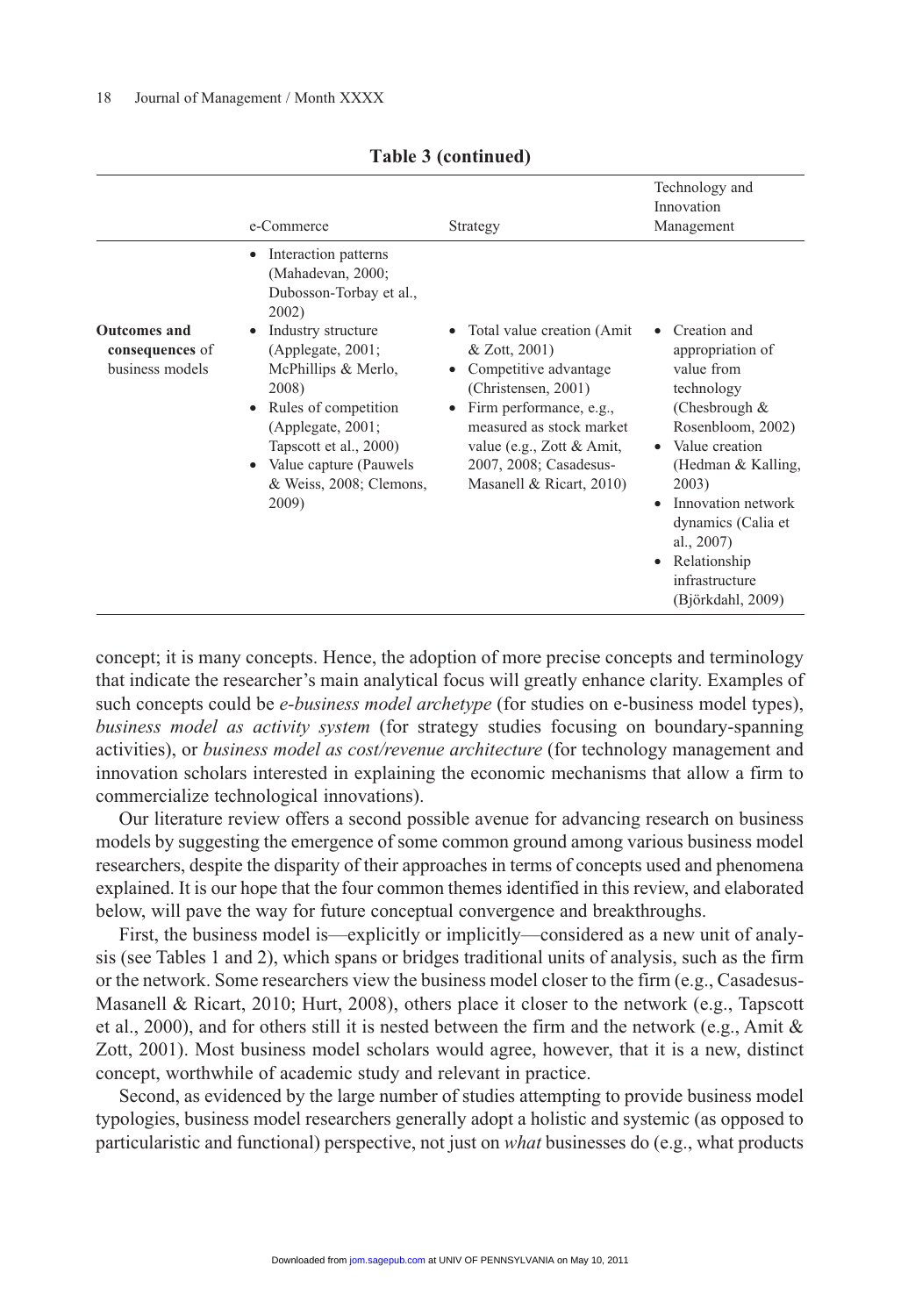and services they produce to serve needs in addressable market spaces) but also on *how* they do it (e.g., how they bridge factor and product markets in serving the needs of customers). The business model perspective thus involves simultaneous consideration of the content and process of "doing business," which explains part of the challenge in defining and operationalizing the construct.

Third, many scholars include activities, performed either by a focal firm or by its suppliers, partners, or customers, as part of their conceptualization (McGrath, 2010; Teece, 2010; Zott & Amit, 2010). In many business model definitions, the activity perspective is recurrent, either implicitly or explicitly. Some scholars point directly to activities (e.g., Afuah, 2004; Hedman & Kalling, 2003; Seddon et al., 2004), whereas others imply them indirectly, for example by pointing to processes (e.g., Alt & Zimmerman, 2001; Johnson et al., 2008; Morris et al., 2005), functionalities (e.g., Van Der Vorst, Van Dongen, Nouguier, & Hilhorst, 2002), or transactions (Amit & Zott, 2001). All these concepts are related to the notion of activities.

Combined with the first and second emerging common themes, identified above (i.e., business models are a new unit of analysis and represent a system-level concept), the third theme suggests a view of the business model as a firm-centric, yet boundary-spanning, activity system. This view is consistent with the representational nature that is often attributed to the business model (e.g., Applegate, 2000; Morris et al., 2005; Shafer et al., 2005; Stewart & Zhao, 2000; Weill & Vitale, 2001) as well as its systemic nature (e.g., Dubosson-Torbay et al., 2002; Timmers, 1998). A business model can be viewed as a "system that is made up of components, linkages between components, and dynamics" (Afuah & Tucci, 2001: 4). And many of the modeling tools that have been proposed with the aim of representing the business model can be conceptualized as systems of activities. In a nutshell, the received literature on business models seems to support an activity system perspective.

A fourth insight that emerges from our review of the literature is that business model scholars have shifted emphasis from value capture to value creation, highlighting the latter without ignoring the former. Indeed, the business model promotes a dual focus on value creation and value capture. The centrality of the notion of value in the business model literature is apparent from the various conceptualizations of the business model that have been proposed (see Tables 1 and 2). For example, an analysis of the business model components shown in Table 2 as first- and second-order themes reveals that the most prevalent component is related to the concept of value. The customer value proposition, for instance, is a recurrent component in the various definitions that have been provided. The centrality of the concept of value in the business model literature is evident in all three areas around which we have organized our review: e-business, strategy, and innovation. Even those business model scholars who tend to focus on how value is appropriated by the focal firm recognize that value is created through the focal firm in concert with its exchange partners.

Taken together, these four emerging themes—the business model as a new unit of analysis, as a system-level concept, centered on activities, and focusing on value—could serve as important catalysts for a more unified study of business models.

*Limitations and future research*. Despite our attempt to rigorously and objectively analyze the received literature on business models, this review comes with several limitations. First,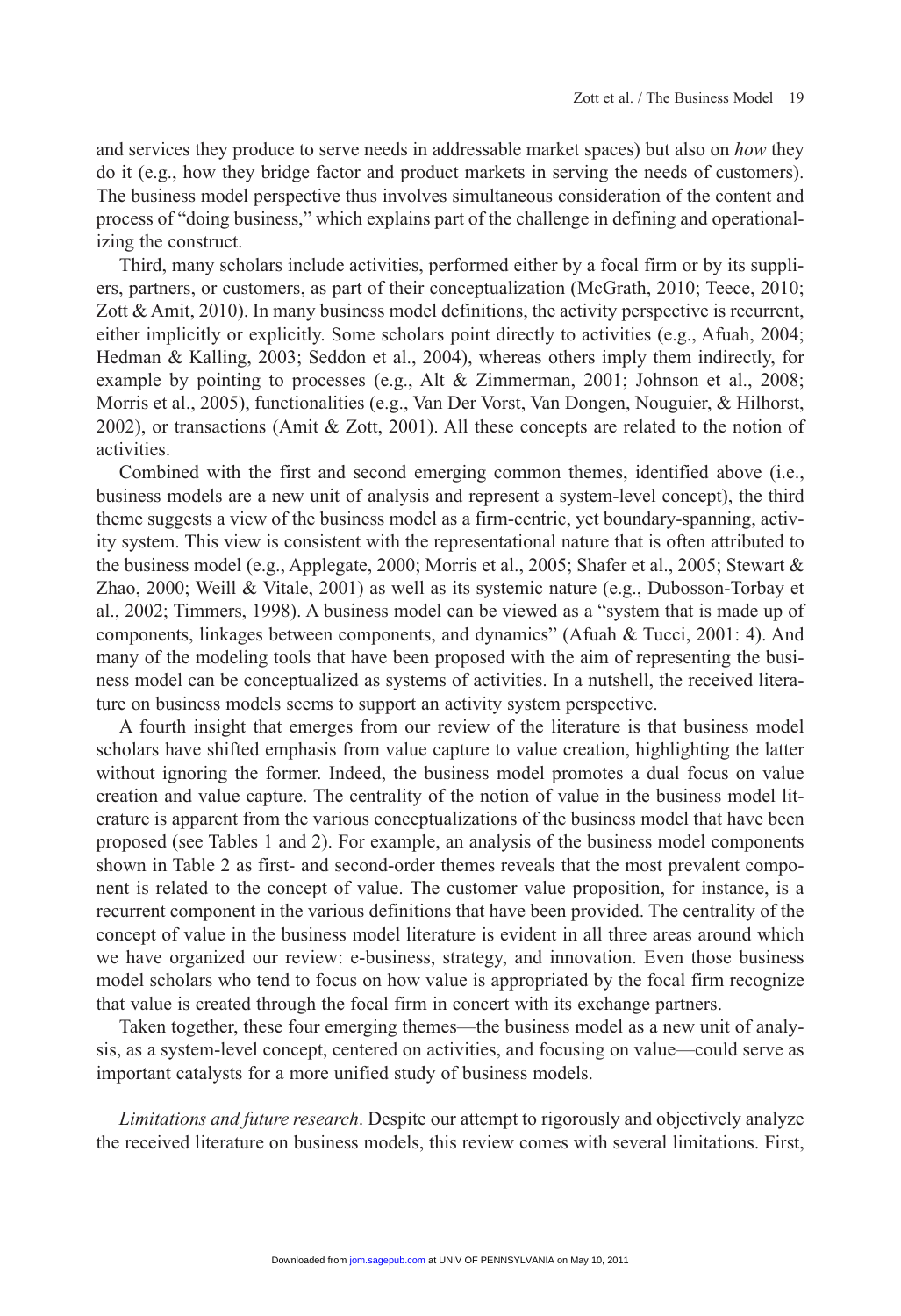much of the reviewed literature is quite recent, dating back only a decade or so. Second, only a few contributions have appeared in top journals. Third, the literature is widely divergent; making sense of it is therefore challenging. Fourth, the business model remains a theoretically underdeveloped (and sometimes overloaded) concept, which may raise doubts concerning its usefulness for empirical research and theory building. Future research on business models should seek to overcome these limitations. Scholars need to develop the theoretical foundations of the business model and shed light on its conceptual distinction from other related concepts such as new organizational forms, ecosystems, activity systems, and value chains or value networks. In particular, scholars need to articulate and define precisely which business model concept they propose to use as a basis of study (e.g., archetype, activity system, or cost/revenue architecture). We need more clarity about the theoretical building blocks of the business model, its antecedents and consequences, and the mechanisms through which it works.

### **Conclusion**

The burgeoning literature on business models is young and quite dispersed. It is just starting to make inroads to the top management journals. The conceptual base is still thin, but our review of the literature suggests two ways to advance the study of business models. First, employing more precise concepts would allow other researchers to better understand what the business model in the respective study is meant to denote (and what it is not). Our review suggests at least three concepts that might warrant distinct consideration: (1) e-business model archetypes, (2) business model as activity system, and (3) business model as cost/revenue architecture. These distinct concepts could all be fruitfully investigated—individually, as well as in relation to each other—under the umbrella theme of the business model.

Second, we found that four important themes are forming, primarily around the notions of the business model as a *new unit of analysis,* offering a *systemic perspective* on how to "do business," encompassing *boundary-spanning activities* (performed by a focal firm or others), and focusing on *value creation* as well as on value capture. These themes are interconnecting and mutually reinforcing. This all suggests that the field is moving toward conceptual consolidation, which we believe is necessary to pave the way for more cumulative research on business models.

# **References**

Afuah, A. 2004. *Business models: A strategic management approach*. New York: Irwin/McGraw-Hill.

Afuah, A., & Tucci, C. L. 2001. *Internet business models and strategies: Text and cases*. New York: McGraw-Hill. Alt, R., & Zimmerman, H. D. 2001. Introduction to special section on business models. *Electronic Markets,* 11(1): 3-9.

Amit, R., & Zott, C. 2001. Value creation in e-business. *Strategic Management Journal,* 22: 493-520.

Amit, R., & Zott, C. 2002. Value drivers of e-commerce business models. In M. A. Hitt, R. Amit, C. Lucier, & R. D. Nixon (Eds.), *Creating value: Winners in the new business environment:* 15-47. Oxford, UK: Blackwell.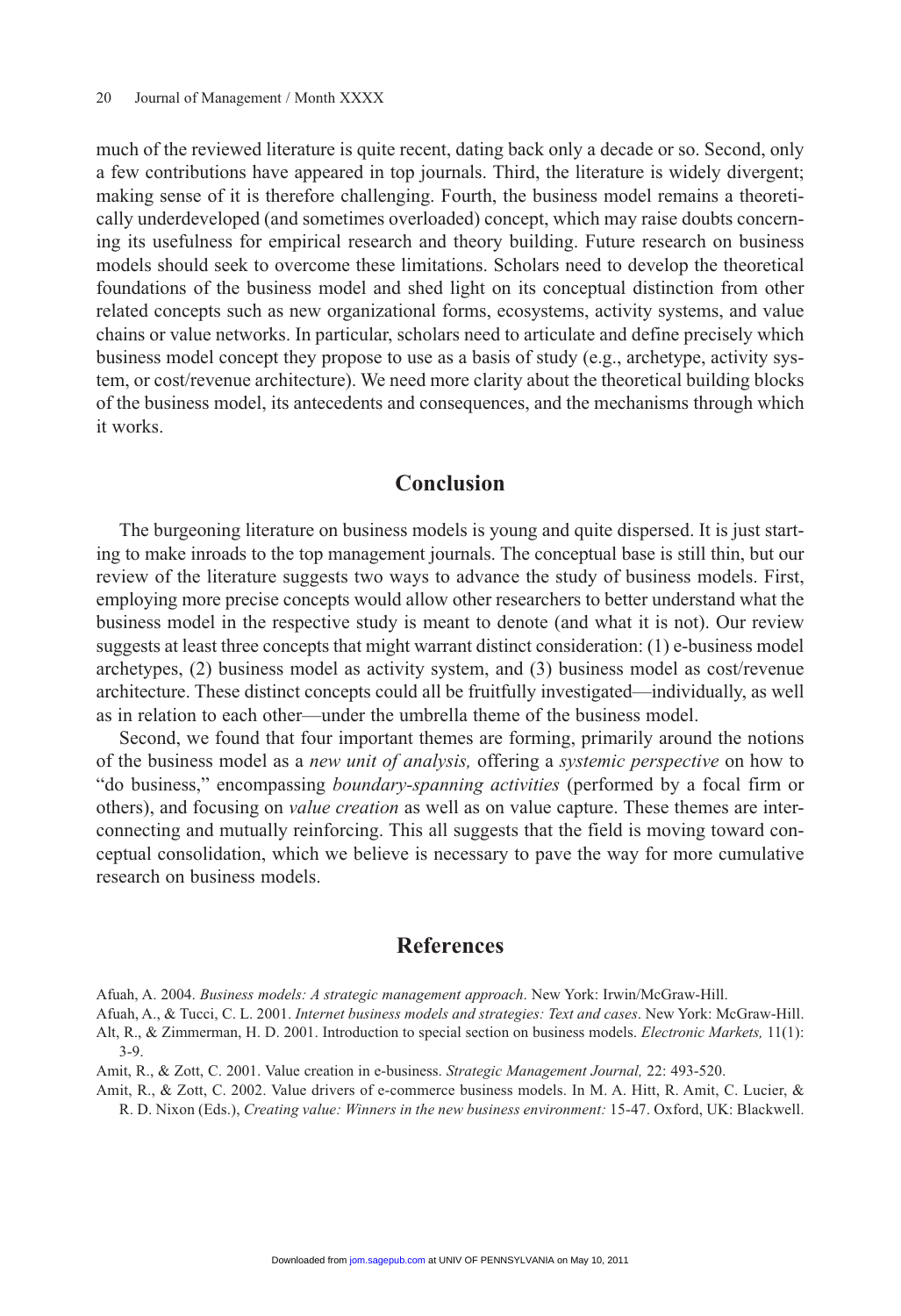- Applegate, L. M. 2000. E-business models: Making sense of the internet business landscape. In G. Dickson & G. DeSanctis (Eds.), *Information technology and the future enterprise: New models for managers:* 49-101. Englewood Cliffs, NJ: Prentice-Hall.
- Applegate, L. M. 2001. *Emerging e-business models: Lessons from the field*. HBS No. 9-801-172, Harvard Business School, Boston, MA.
- Baden-Fuller, C., & Morgan, M. S. 2010. Business models as models. *Long Range Planning,* 43: 156-171.
- Björkdahl, J. 2009. Technology cross fertilization and the business model: The case of integrating ICTs in mechanical engineering products. *Research Policy,* 38: 1468-1477.
- Bock, A., Opsahl, T., & George, G. 2010. *Business model innovations and strategic flexibility: A study of the effects of informal and formal organization*. Working paper no. SSRN 1533742, Imperial College, London, United Kingdom.
- Bonaccorsi, A., Giannangeli, S., & Rossi, C. 2006. Entry strategies under competing standards: Hybrid business models in the open source software industry. *Management Science,* 52: 1085-1098.
- Bouchikhi, H., & Kimberly, J. R. 2003. Escaping the identity trap. *MIT Sloan Management Review,* 44(3): 20-26.
- Boudreau, K. J., & Lakhani, K. R. 2009. How to manage outside innovation. *MIT Sloan Management Review,* 50(4): 69-76.
- Brousseau, E., & Penard, T. 2006. The economics of digital business models: A framework for analyzing the economics of platforms. *Review of Network Economics,* 6(2): 81-110.
- Brynjolfsson, E., & Hitt, L. 2004. Intangible assets and the economic impact of computers. In W. Dutton, B. Kahin, R. O'Callaghan, & A. Wyckoff (Eds.), *Transforming enterprise:* 27-48. Boston: MIT Press.
- Calia, R. C., Guerrini, F. M., & Moura, G. L. 2007. Innovation networks: From technological development to business model reconfiguration. *Technovation,* 27: 426-432.
- Casadesus-Masanell, R., & Ricart, J. E. 2010. From strategy to business models and to tactics. *Long Range Planning,* 43: 195-215.
- Certo, T. S., Holcomb, T. R., & Holmes, R. M. 2009. IPO research in management and entrepreneurship: Moving the agenda forward. *Journal of Management,* 35: 1340-1378.
- Chesbrough, H. W. 2003. *Open innovation: The new imperative for creating and profiting from technology*. Boston: Harvard Business School Press.
- Chesbrough, H. W. 2007a. Business model innovation: It's not just about technology anymore. *Strategy and Leadership,* 35: 12-17.
- Chesbrough, H. W. 2007b. Why companies should have open business models. *MIT Sloan Management Review,* 48(2): 22-28.
- Chesbrough, H. W. 2010. Business model innovation: Opportunities and barriers. *Long Range Planning,* 43: 354-363.
- Chesbrough, H., Ahern, S., Finn, M., & Guerraz, S. 2006. Business models for technology in the developing world: The role of non-governmental organizations. *California Management Review,* 48: 48-61.
- Chesbrough, H. W., & Rosenbloom, R. S. 2002. The role of the business model in capturing value from innovation: Evidence from Xerox Corporation's technology spinoff companies. *Industrial and Corporate Change,* 11: 533-534.
- Christensen, C. M. 2001. The past and future of competitive advantage. *MIT Sloan Management Review,* 42 (2): 105-109.
- Clemons, E. K. 2009. Business models for monetizing internet applications and web sites: Experience, theory and predictions. Journal of Management Information Systems, 2: 15-41.
- Daft, R. L., & Lewin, A. Y. 1993. Where are the theories for the "new" organizational forms? An editorial essay. *Organization Science,* 4(4): i-vi.
- Demil, B., & Lecocq, X. 2010. Business model evolution: In search of dynamic consistency. *Long Range Planning,* 43: 227-246.
- Doganova, L., & Eyquem-Renault, M. 2009. What do business models do? Innovation devices in technology entrepreneurship. *Research Policy,* 38: 1559-1570.
- Doz, Y. L., & Kosonen, M. 2010. Embedding strategic agility. *Long Range Planning,* 43: 370-382.
- Dubosson-Torbay, M., Osterwalder, A., & Pigneur, Y. 2002. E-business model design, classification, and measurements. *Thunderbird International Business Review,* 44(1): 5-23.
- Dunbar, R. L. M, & Starbuck, W. H. 2006. Learning to design organizations and learning from designing them. *Organization Science,* 17: 171-178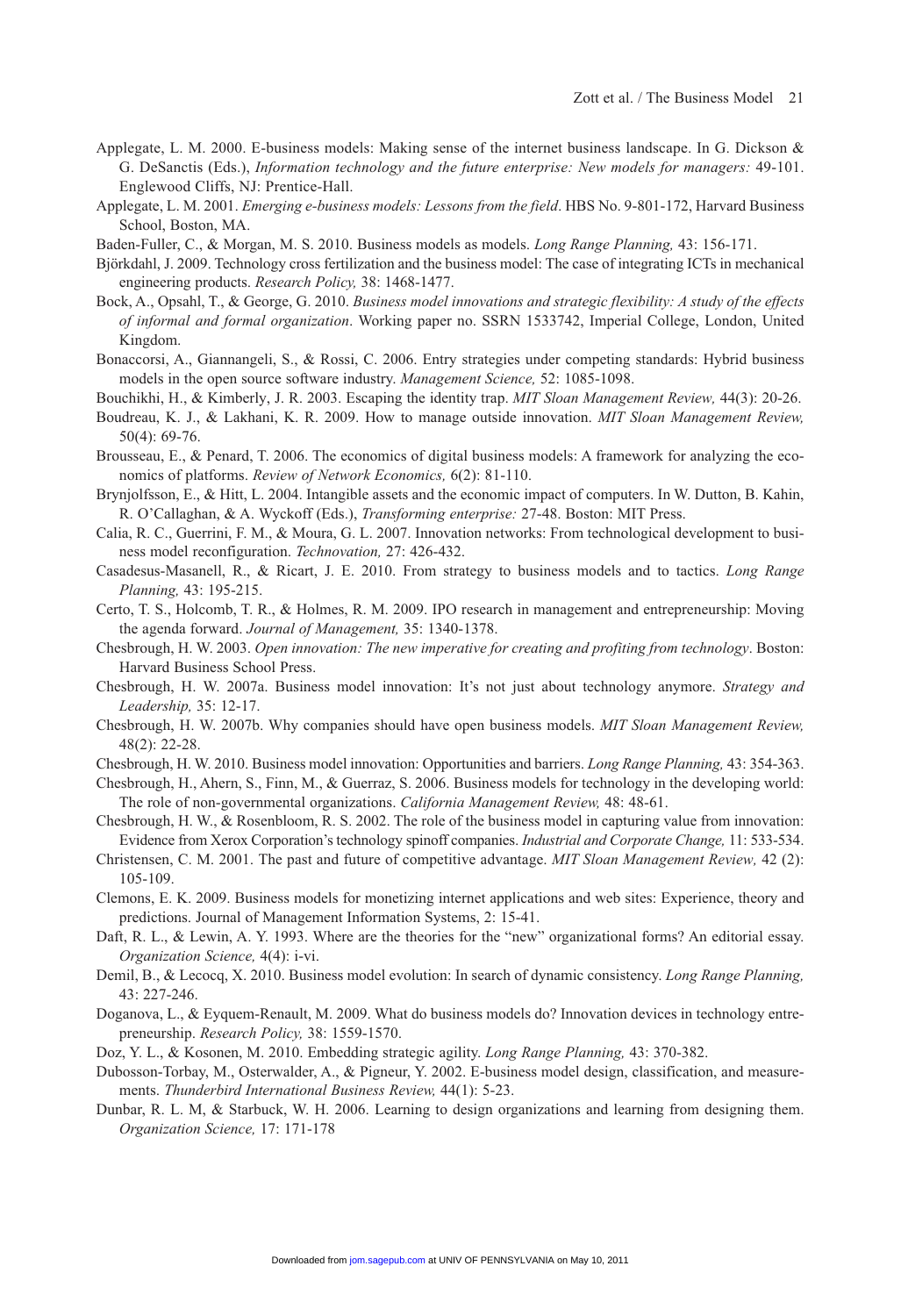- Eriksson, C. I., Kalling, T., Åkesson, M., & Fredberg, T. 2008. Business models for m-services: Exploring the e-newspapers case from a consumer view. *Journal of Electronic Commerce in Organizations,* 6: 29-57.
- Fidler, R. 1997. *Mediamorphosis: Understanding new media*. Thousand Oaks, CA: Sage.
- Gambardella, A., & McGahan, A. M. 2010. Business model innovation: General purpose technologies and their implications for industry structure. *Long Range Planning,* 43: 262-271.
- George, G., & Bock, A. 2009. *The business model in practice and its implications for entrepreneurship research*. Working paper, Imperial College, London.
- Ghaziani, A., & Ventresca, M. J. 2005. Keywords and cultural change: Frame analysis of business model public talk 1975-2000. *Sociological Forum,* 20: 523-559.
- Giesen, E., Berman, S. J., Bell, R., & Blitz, A. 2007. Three ways to successfully innovate your business model. *Strategy and Leadership,* 35: 27-33.
- Gladwin, T. N., Kennelly, J. J., & Krause, T.-S. 1995. Shifting paradigms for sustainable development: Implications for management theory and research. *Academy of Management Review,* 20: 874-907.
- Gordijn, J., & Akkermans, H. 2001. Designing and evaluating e-business models. *Intelligent e-Business,* July/ August: 11-17.
- Hamel, G. 2000. *Leading the revolution*. Boston: Harvard Business School Press.
- Hayashi, A. M. 2009. Do you have a plan "B"? *MIT Sloan Management Review,* 51(1): 10-11.
- Hedman, J., & Kalling, T. 2003. The business model concept: Theoretical underpinnings and empirical illustrations. *European Journal of Information Systems,* 12: 49-59.
- Huizingh, E. K. R. E. 2002. Towards successful e-business strategies: A hierarchy of three management models. *Journal of Marketing Management,* 18: 721-747.
- Hurt, S. 2008. Business model: A holistic scorecard for piloting firm internationalization and knowledge transfer. *International Journal of Business Research,* 8: 52-68.
- IBM Global Business Services. 2006. *Expanding the innovation horizon: The global CEO study 2006*. Retrieved January 2010 from www-07.ibm.com/sg/pdf/global\_ceo\_study.pdf
- Ireland, R. D., Hitt, M. A., Camp, M., & Sexton, D. L. 2001. Integrating entrepreneurship and strategic management actions to create firm wealth. *Academy of Management Executive,* 15: 49-63.
- Johnson, M. W., Christensen, C. C., & Kagermann, H. 2008. Reinventing your business model. *Harvard Business Review,* 86(12): 50-59.
- Johnson, M. W., & Suskewicz, J. 2009. How to jump-start the clean tech economy. *Harvard Business Review,* 87(11): 52-60.
- Laplume, A. O., Sonpar, K., & Litz, R. A. 2008. Stakeholder theory: Reviewing a theory that moves us. *Journal of Management,* 34: 1152-1189.
- Linder, J., & Cantrell, S. 2001. *Changing business models: Surveying the landscape*. Working paper, Accenture Institute for Strategic Change.
- Magretta, J. 2002. Why business models matter. *Harvard Business Review,* 80(5): 86-92.
- Mahadevan, B. 2000. Business models for Internet-based e-commerce: An anatomy. *California Management Review,* 42(4): 55-69.
- Mäkinen, S., & Seppänen, M. 2007. Assessing business model concepts with taxonomical research criteria: A preliminary study. *Management Research News,* 30: 735-746.
- Mansfield, G. M., & Fourie, L. C. H. 2004. Strategy and business models—strange bedfellows? A case for convergence and its evolution into strategic architecture. *South African Journal of Business Management,* 35(1): 35-44.
- Markides, C., & Charitou, C. D. 2004. Competing with dual business models: A contingency approach. *Academy of Management Executive,* 18: 22-36.
- McGrath, R. G. 2010. Business models: A discovery driven approach. *Long Range Planning,* 43: 247-261.
- McPhillips, S., & Merlo, O. 2008. Media convergence and the evolving media business model: An overview and strategic opportunities. *Marketing Review,* 8: 237-253.
- Mendelson, H. 2000. Organizational architecture and success in the information technology industry. *Management Science,* 46: 513-529.
- Miles, R. E., Miles, G., & Snow, C. C. 2006. Collaborative entrepreneurship: A business model for continuous innovation. *Organizational Dynamics,* 35: 1-11.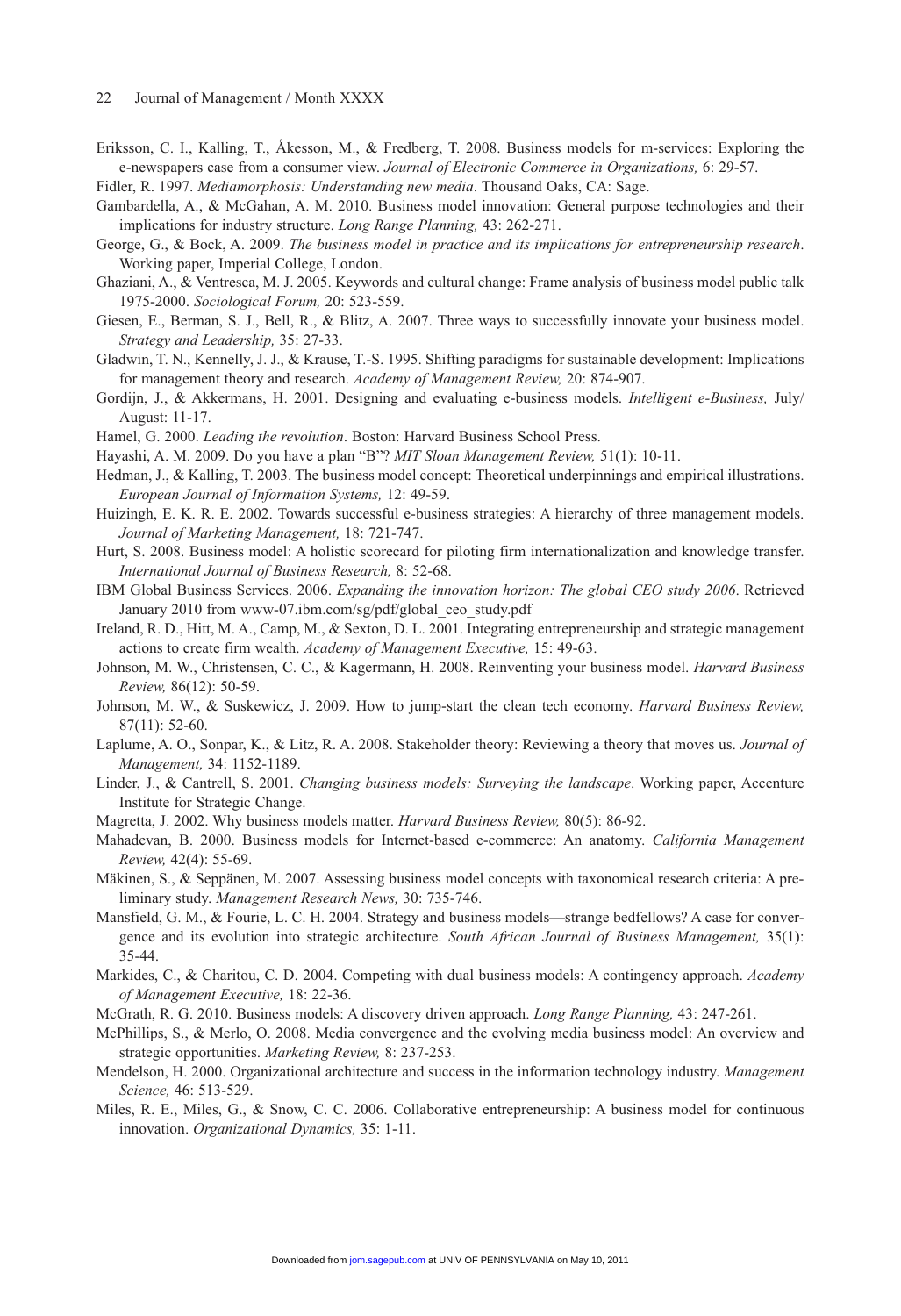- Mitchell, D., & Coles, C. 2003. The ultimate competitive advantage of continuing business model innovation. *Journal of Business Strategy,* 24: 15-21.
- Morris, M., Schindehutte, M., & Allen, J. 2005. The entrepreneur's business model: Toward a unified perspective. *Journal of Business Research,* 58: 726-35.
- Ojala, A., & Tyrväinene, P. 2006. Business model and market entry mode choice of small software firms. *Journal of International Entrepreneurship,* 4: 69-81.
- Osterwalder, A. 2004. *The business model ontology—A proposition in a design science approach*. Dissertation 173, University of Lausanne, Switzerland.
- Osterwalder, A., Pigneur, Y., & Tucci, C. L. 2005. Clarifying business models: Origins, present and future of the concept. *Communications of the Association for Information Science (CAIS),* 16: 1-25.
- Patzelt, H., Knyphausen-Aufseß, D., & Nikol, P. 2008. Top management teams, business models, and performance of biotechnology ventures: An upper echelon perspective. *British Journal of Management,* 19: 205-221.
- Pauwels, K., & Weiss, A. 2008. Moving from free to fee: How online firms market to change their business model successfully. *Journal of Marketing,* 72: 14-31.
- Perkmann, M., & Spicer, A. 2010. What are business models? Developing a theory of performative representation. In M. Lounsbury (Ed.), *Technology and organization: Essays in honour of Joan Woodward* (Research in the Sociology of Organizations, Vol. 29: 265-275). Bingley, UK: Emerald Group.

Porter, M. E. 1985. *Competitive advantage: Creating and sustaining superior performance*. New York: Free Press.

Prahalad, C. K., & Hart, S. 2002. The fortune at the bottom of the pyramid. *Strategy and Business,* 26: 2-14.

- Rappa, M. 2001. *Business models on the web: Managing the digital enterprise*. Retrieved December 2009 from digitalenterprise.org/models/models.html.
- Richardson, J. 2008. The business model: An integrative framework for strategy execution. *Strategic Change,* 17(5/6): 133-144.
- Rivette, K. G., & Kline, D. 2000. Discovering new value in intellectual property. *Harvard Business Review,* 78(1): 54-66.
- Santos, J., Spector, B., & Van Der Heyden, L. 2009. *Toward a theory of business model innovation within incumbent firms*. Working paper no. 2009/16/EFE/ST/TOM, INSEAD, Fontainebleau, France.
- Seddon, P. B., Lewis, G. P., Freeman, P., & Shanks, G. 2004. The case for viewing business models as abstractions of strategy. *Communications of the Association for Information Systems,* 13: 427-442.
- Seelos, C., & Mair, J. 2007. Profitable business models and market creation in the context of deep poverty: A strategic view. *Academy of Management Perspectives,* 21: 49-63.
- Shafer, S. M., Smith, H. J., & Linder, J. 2005. The power of business models. *Business Horizons,* 48: 199-207.
- Sheehan, N. T., & Stabell, C. B. 2007. Discovering new business models for knowledge intensive organizations. *Strategy and Leadership,* 35: 22-29.
- Smith, W. K., Binns, A., & Tushman, M. L. 2010. Complex business models: Managing strategic paradoxes simultaneously. *Long Range Planning,* 43: 448-461.
- Sosna, M., Trevinyo-Rodríguez, R. N., & Velamuri, S. R. 2010. Business models innovation through trial-and-error learning: The Naturhouse case. *Long Range Planning,* 43: 383-407.
- Stewart, D. W., & Zhao, Q. 2000. Internet marketing, business models and public policy. *Journal of Public Policy and Marketing,* 19: 287-296.
- Svejenova, S., Planellas, M., & Vives, L. 2010. An individual business model in the making: A chef's quest for creative freedom. *Long Range Planning,* 43: 408-430.
- Tankhiwale, S. 2009. Exploring the interrelationship between Telco business model innovation and the change in business process architecture. *Journal of Telecommunications Management,* 2: 126-137.
- Tapscott, D., Lowy, A., & Ticoll, D. 2000. *Digital capital: Harnessing the power of business webs*. Cambridge, MA: Harvard Business School Press. *Thunderbird International Business Review,* 44(1): 5-23.
- Teece, D. J. 2007. Explicating dynamic capabilities: The nature and microfoundations of (sustainable) enterprise performance. *Strategic Management Journal,* 28: 1319-1350.
- Teece, D. J. 2010. Business models, business strategy and innovation. *Long Range Planning,* 43: 172-194.
- Thompson, J. D., & MacMillan, I. C. 2010. Business models: Creating new markets and societal wealth. *Long Range Planning,* 43: 291-307.
- Timmers, P. 1998. Business models for electronic markets. *Electronic Markets,* 8(2): 3-8.